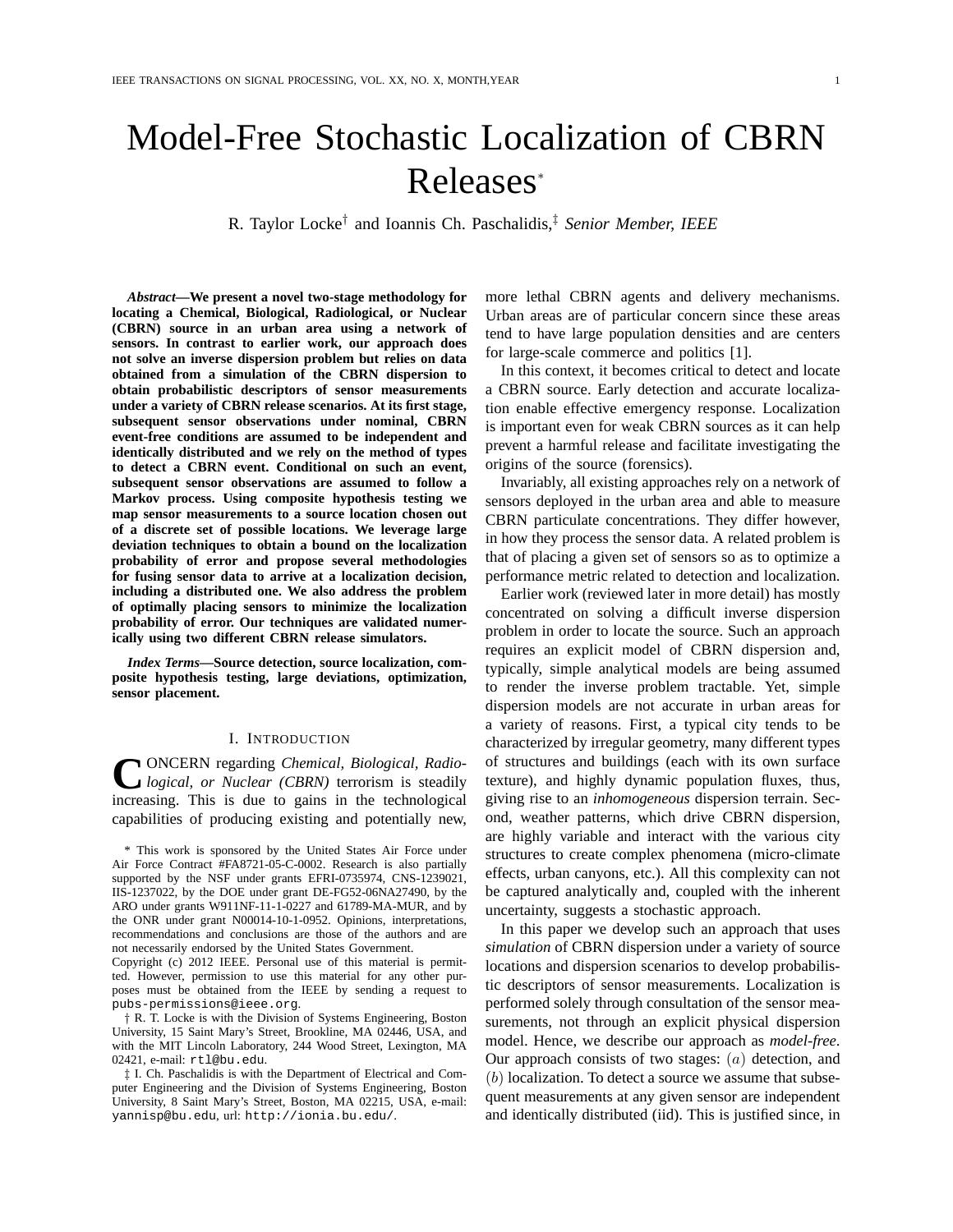the absence of a source, sensor measurements are driven by noise. Using the method of types ([2], [3]) we compare sequences of measurements with the probabilistic descriptors derived from the simulation to determine the presence of a source. We develop a rigorous detection test and show asymptotic Neyman-Pearson optimality.

Positive source detection triggers the 2nd – localization – stage of our approach. During that stage, and conditional on the presence of particulates from a source, subsequent measurements at a sensor are dependent. We make a Markovian assumption and develop an approach to compare measurements from the sensors to the probabilistic descriptors obtained from the simulation. Localization is formulated as a *composite hypothesis testing problem*. We devise several versions of a localization algorithm – a distributed, a centralized, and a hybrid – using different forms of data fusion from the multiple sensors. We derive a bound on the probability of error by extending our earlier work from [4], which also considered a localization problem but in a very different application domain. Further, we use this bound to formulate the problem of placing sensors so as to minimize the probability of error. As our numerical results demonstrate such an optimization can lead to a dramatic improvement in the error probability compared to ad-hoc sensor placement. The end result of our approach is a placement of the sensors and an *asymptotic guarantee* on the corresponding probability of error.

One will notice some similarities between the theoretical material presented in [4] and in this paper. We recast theorems and definitions here in a new application both for the sake of completeness as well as to provide background for our (Markovian) extensions to the previous (iid) work.

We summarize our contributions below:

- 1) We propose a new paradigm for CBRN source detection and localization that bypasses many of the problems existing "inverse dispersion" approaches face in an inhomogeneous and uncertain urban setting.
- 2) We extend our earlier asymptotic performance analysis of composite hypothesis testing in [4] from the iid to a Markovian setting.
- 3) We demonstrate how to place sensors so as to minimize the localization probability of error.
- 4) We validate our approach using two different, and independently developed, dispersion simulation engines: the Quick Urban & Industrial Complex (QUIC) Dispersion Modeling System [5] and a new simulator based on the *Lattice Boltzmann method (LBM)* that we develop for our purposes. The latter simulator is of independent interest as it is known to be a naturally parallelizable algorithm [6]. This quality places large scenarios

computationally within reach. These simulators simply simulate the physics of dispersion from some point release under given weather conditions and make none of the distributional assumptions our approach posits. Although it is certainly true that QUIC and LBM make certain assumptions and approximations to simplify the physics of dispersion, our approach decouples these assumptions from the process of release detection and source localization by relying solely on measurements obtained from sensors during particulate propagation. As such, our approach naturally extends to any simulator or even to measurements obtained from physical experimentation. Different scenarios will call for different dispersion simulators. If accuracy is less of an issue, one could select a faster, less accurate simulator. If the area under observation contains heavy foliage, a simulator with satisfactory deposition accuracy should be selected. For situations in which particulate deposition is important due to physicochemical properties of the dispersed agent or sensor performance limitations, say, the computationally efficient method of estimating boundary properties presented in [7] could be of use. A set of illustrative numerical results demonstrate excellent performance of our methods. The results show promise for a practical CBRN urban detection and localization system based on this work.

The remainder of the paper is organized as follows. We discuss related work in Section II. We formulate our problem in Section III where we also introduce some of our notation. We deal with the detection stage in Section IV and the localization stage in Section V. The placement problem is discussed in Section VI. The two dispersion simulators and a host of numerical results are presented in Section VII. Final remarks are in Section VIII. The Appendix contains technical proofs of our results.

**Notational Conventions:** Throughout the paper all vectors are assumed to be column vectors. We use lower case boldface letters to denote vectors and for economy of space we write  $x = (x_1, \ldots, x_R)$  for the column vector  $x$ .  $x'$  denotes the transpose of  $x$  and  $0$  the vector of all zeroes. We use upper case boldface letters to denote matrices. Finally, we use  $|\mathscr{A}|$  to denote the cardinality of a set  $\mathscr A$ .

# II. RELATED WORK

A sequential measurement based hypothesis testing paradigm for CBRN release detection is presented in [8]. There, the authors make the assumption that concentration samples adhere to a zero-mean Gaussian error and formulate a maximum likelihood test used for release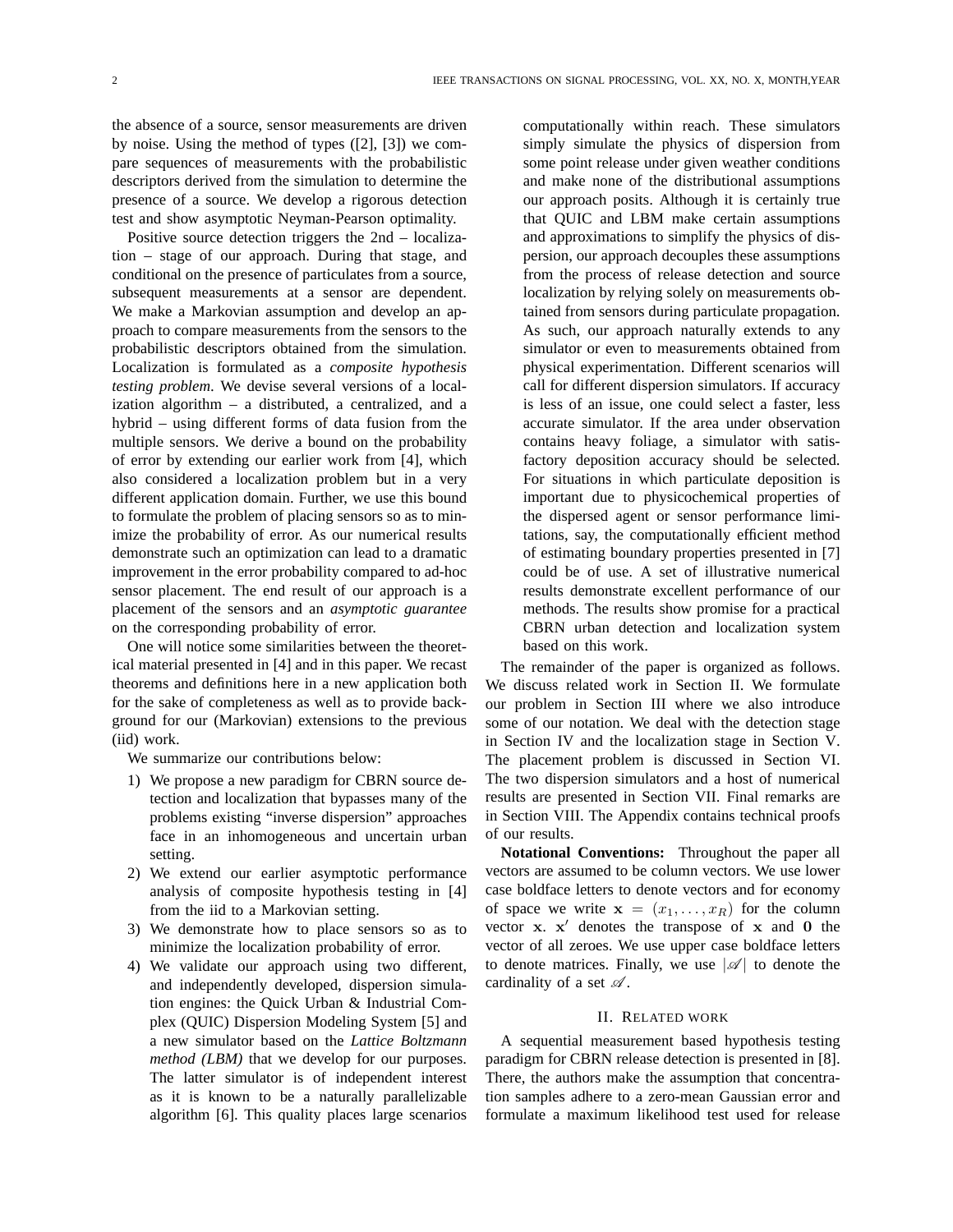detection. Our detection approach is similar in that it is a hypothesis test. However, we make no assumptions on the error a CBRN sensor makes, opting instead to learn a probabilistic law of nominal, release-free sensor observations. Whenever a sensor's observations sufficiently depart, according to a Hoeffding test, from the known nominal behavior, we declare that a CBRN release has occurred.

Existing CBRN source localization approaches ([9], [10], [11]) observe CBRN agent concentrations and solve the inverse problem of tracing dispersion backward in time and space to the source of the release. As discussed, limitations of this methodology stem from the irregular and dynamic phenomena typically found in urban areas. In [9] the presence of challenging geographies and wind turbulence is accommodated by incorporating Monte Carlo simulation of fluid dispersion. However, all of these works suffer from the difficulty of determining, without a detection process, the point in time in which the event started. Barring this information, these inverse problem approaches are vulnerable to erroneous localizations.

Simulation-aided localization of contaminant releases on a continental scale is presented in [12]. In [13], the inverse problem is replaced by computing the posterior probabilities of a finite set of release locations and selecting the release location with maximal likelihood. The computed likelihoods are based on assumptions on both the distribution of concentration observations at sensor locations and a particular dispersion model. Our approach is similar to these, in that localization is based entirely on sensor observations and probabilistic descriptors of CBRN releases obtained from simulation, with the important difference, however, that the only assumptions we make on concentration observations under release conditions is that they adhere to a firstorder Markov chain.

While our approach does depend on numerical or physical simulation of agent dispersion to build a statistical understanding of CBRN release evolution, once this understanding is established the actual dispersion model is no longer used. Hence, we refer to our localization approach as model-free. Additionally, while we employ two specific dispersion simulators in the numerical evaluation in Section VII, any dispersion simulation, numerical or physical, can be used. We suggest using the simulation scheme that provides the most accurate depiction of particulate releases for the particular application. This is even more important in applications where turbulence plays a greater role in particulate displacement.

Our localization approach is inspired by [4]. There, a wireless sensor deployed in an indoor environment is located through sequential hypothesis testing by using

signal strength measurements corresponding to packets transmitted by the sensor and received by a set of stationary clusterheads. [4] also solves the problem of optimally placing clusterheads to reduce erroneous localizations. The key difference between that work and the work presented here, aside from vastly different application areas, is that subsequent observations made by the clusterheads in the wireless sensor localization problem can be considered iid. Under a CBRN release scenario, if a CBRN sensor observes large particle concentrations it is likely to observe large particle concentrations in its next sample. To that end, in this work we extend the theory presented in [4] to allow for dependencies in subsequent sensor observations.

Our optimal sensor placement approach also stems from the work presented in [4], which poses clusterhead placement as an optimization problem whose objective is to minimize the probability of localization error. This differs from the more traditional sensor placement methodologies [14], [15], whose objectives are the facilitation and maintenance of general observability under the possibility of sensor faults. To our knowledge there are no other existing CBRN sensor placement techniques that are motivated by analytically derived localization error probabilities.

# III. PROBLEM FORMULATION

Consider a CBRN sensor network deployed in an urban setting. Due to the nature of plume dispersion and existing CBRN attack response techniques, extreme precision on the locations of releases and sensors is not needed. Rather, general locations (e.g., corner of X St. and Y Ave.) suffice for disaster avoidance and response measures. It naturally follows that release and potential sensor locations can be discretized to conform to potentially irregular grids. In the following, we assume  $N$  possible CBRN release scenarios represented by the set  $\mathscr{L} = \{L_1, \ldots, L_N\}$  and M possible CBRN sensor locations represented by the set  $\mathscr{B} = \{B_1, \ldots, B_M\}.$ For applications in which greater precision is required, the set of discrete locations can be extended to include more locations. However, this accrues the cost of requiring more simulations. The elements of  $\mathscr L$  correspond to a release location and a set of release associated characteristics potentially including wind direction, variability in wind speed, and release mass, among others. Wind, in particular, is a critical component of a release scenario as it is the primary mode of particulate transport. For a release scenario  $L_i$ , the corresponding set of release characteristics will be denoted  $\Omega_j = {\theta_j^1, \dots, \theta_j^{|\Omega_j|}}.$ 

Let  $y^k$  denote the vector of sensor observations made by a sensor at location  $B_k$ . Each sensor outputs a CBRN agent concentration estimation and potentially local wind observations. Since different concentrations result in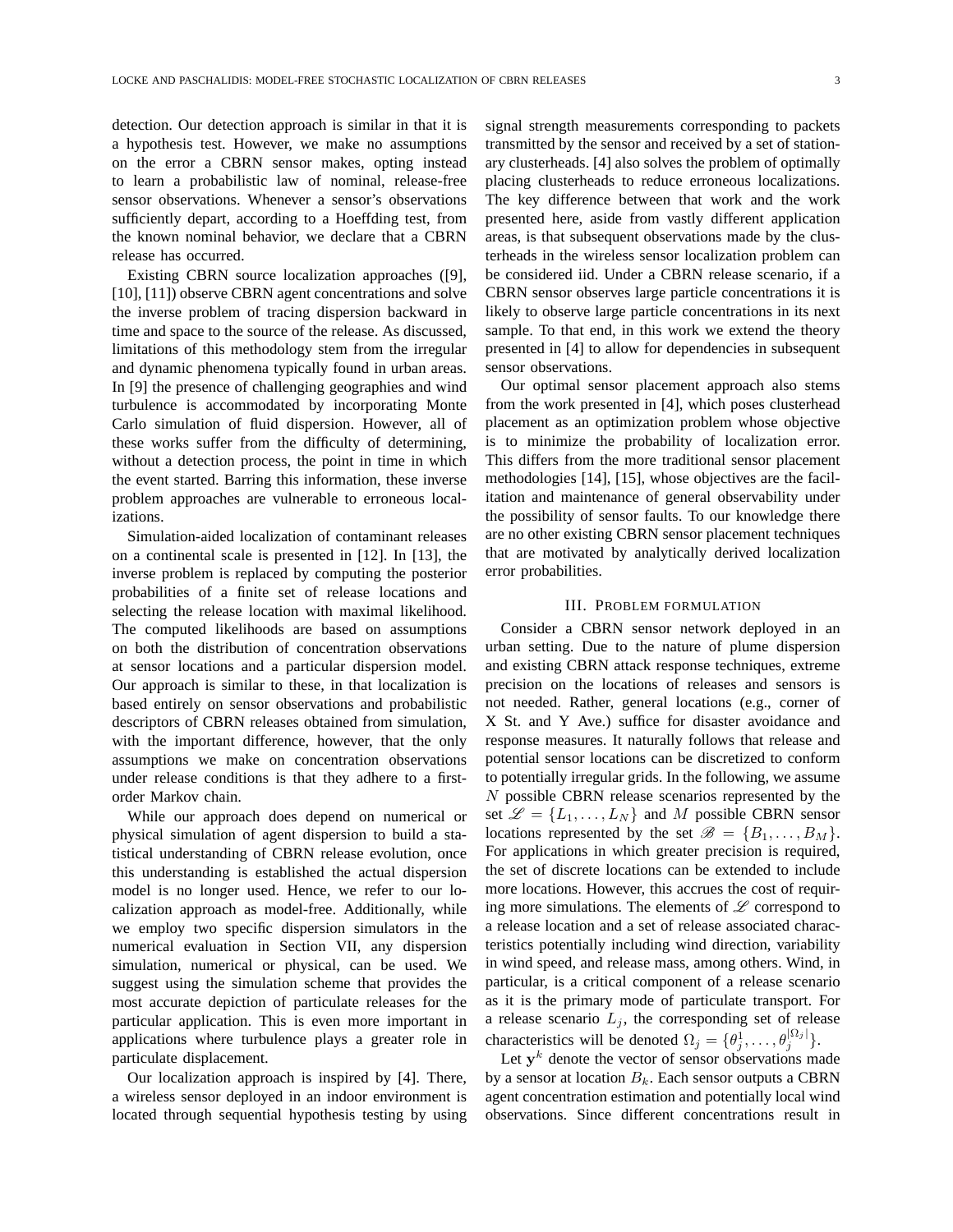different levels of casualties, counter measures, and responses, observed concentrations can naturally be discretized to concentration levels (e.g.,  $[0, x]$ ,  $[x, y_{LCT50}]$ , etc., where  $y_{LCT50}$  represents a concentration that would lead to an accumulated dosage that produces a 50% chance of survival). Each  $y^k$  is mapped to a symbol in a finite alphabet denoted by  $\Sigma = {\sigma_1, \ldots, \sigma_{|\Sigma|}}.$ A sequence of n sensor observations at location  $B_k$  is denoted  $y^{k,n} = (y_1^k, \dots, y_n^k)$ . It is assumed throughout the sequel that an initial state of  $y_0^k$  is known a priori.

While not under an attack scenario, a sensor's agent concentration approximation fluctuations are attributed to measurement noise. Accordingly, when there is no CBRN attack, the sensor's readings can be assumed to be iid.

Under a release scenario, however, the agent disperses gradually, resulting in concentration observations that change much slower than a sensor's sampling rate. That is, if a certain concentration level is observed by a sensor at a certain time step, one can expect to see a similar concentration observation in the next time step. To capture this dependency, we model concentration level at a sensor when there is an attack as a first-order Markov chain.

The first problem we wish to solve is to detect a CBRN event, given a set of observations  $\{y^{1,n}, \ldots,$  $\{y^{K,n}\}\$  from K sensors placed at locations  $B_1,\ldots,B_K$ . Once a CBRN event is identified, the next problem is to determine where the event originated. We also wish to solve the related problem of selecting the locations from  $\mathscr{B}$  where we can place K sensors (with  $K < M$ ) such that we minimize the probability of localization error. The solution to this last problem is accomplished through analysis of theoretical performance guarantees.

#### IV. RELEASE DETECTION

In this section we describe our approach to the problem of release detection. We first construct empirical probability laws for the vector  $y^k$  under nominal conditions and then compare these laws with empirical probability measures based on in situ sensor observations. When a measure differs significantly from the established probability laws, a release is declared and the localization engine is triggered.

Allow  $M_1(\Sigma)$  to denote the set of all probability vectors with support defined by the state alphabet  $\Sigma = {\sigma_1, \ldots, \sigma_{|\Sigma|}}$ . Consider the empirical probability measure of a sequence  $y^{k,n} = (y_1^k, \dots, y_n^k)$ ,

$$
\mathscr{E}^{\mathbf{y}^{k,n}}(\sigma_r) = \frac{1}{n} \sum_{t=1}^n \mathbf{1}\{\mathbf{y}_t^k = \sigma_r\}, \quad r = 1, \dots, |\Sigma|, (1)
$$

where  $1\{\cdot\}$  denotes the indicator function. Let  $\mathscr{E}^{\mathbf{y}^{k,n}}=$  $(\mathscr{E}^{\mathbf{y}^{k,n}}(\sigma_1), \ldots, \mathscr{E}^{\mathbf{y}^{k,n}}(\sigma_{|\Sigma|}))$ . First we construct the empirical probability law  $\mu^k \in M_1(\Sigma)$  for all sensor locations  $B_k \in \mathscr{B}$  from observed sequences  $y^{k,N} =$  $(y_1^k, \dots, y_N^k)$  with sufficiently large N by setting  $\mu^k =$  $\mathscr{E}^{\rm y}$ .

When the sensor network is operational, a sequence  $y^{k,n} = (\mathbf{y}_1^k, \dots, \mathbf{y}_n^k)$  is observed for some  $n \ll N$ . An empirical probability measure  $\nu_n^k = \mathscr{E}^{\mathbf{y}^{k,n}}$  is constructed via (1). To determine if the observations in  $y^{k,n}$  are anomalous, we employ the so-called *method of types*. The following theorem from [3] is useful.

**Theorem IV.1** *For every*  $v \in M_1(\Sigma)$  *let* 

$$
I_1(\boldsymbol{\nu})=H(\boldsymbol{\nu}|\boldsymbol{\mu}^k),
$$

where  $H(\nu|\mu^k)$  is the relative entropy of the probability *vector*  $\nu$  *with respect to*  $\mu^k$ *:* 

$$
H(\boldsymbol{\nu}|\boldsymbol{\mu}^{k})=\sum_{r=1}^{|\Sigma|}\boldsymbol{\nu}(\sigma_r)\log\frac{\boldsymbol{\nu}(\sigma_r)}{\boldsymbol{\mu}^{k}(\sigma_r)}.
$$

*Then, for any set*  $\Gamma$  *of probability vectors in*  $M_1(\Sigma)$ 

$$
-\inf_{\boldsymbol{\nu}\in\Gamma^{\circ}}I_{1}(\boldsymbol{\nu})\leq\liminf_{n\to\infty}\frac{1}{n}\log\mathbf{P}_{\boldsymbol{\mu}^{k}}\left[\boldsymbol{\mathscr{E}}^{\mathbf{y}^{k,n}}\in\Gamma\right]\leq\\ \limsup_{n\to\infty}\frac{1}{n}\log\mathbf{P}_{\boldsymbol{\mu}^{k}}\left[\boldsymbol{\mathscr{E}}^{\mathbf{y}^{k,n}}\in\Gamma\right]\leq-\inf_{\boldsymbol{\nu}\in\Gamma}I_{1}(\boldsymbol{\nu}),
$$

*where* Γ ◦ *denotes the interior of* Γ*.*

Theorem IV.1 rigorously identifies a distance metric that can be used in what is known as the Hoeffding's rule [3]:

$$
\mathcal{S}(\mathbf{y}^{k,n}) = \begin{cases} \text{no attack,} & \text{if } I_1(\mathcal{E}\mathbf{y}^{k,n}) < \eta, \\ \text{attack,} & \text{otherwise.} \end{cases} \tag{2}
$$

Here,  $\eta$  is a threshold that can be determined as  $\eta =$  $-\log \frac{\epsilon}{n}$ , where  $\epsilon$  is a tolerable false alarm rate [4].

In order to assess the validity and optimality of tests of the form (2), we need to define what notion of optimality we hope to attain. One often adopted measure of any decision test's optimality is to consider the likelihood of making an error. The two types of error the Hoeffding test in (2) can make are: declaring an anomaly when in fact the activity recorded in  $y^{k,n}$  was nominal (Type-I error), or not declaring an anomaly when  $y^{k,n}$  departs from nominal behavior (Type-II error). We denote the probabilities of these two errors by  $\alpha_{k,n}$  and  $\beta_{k,n}$ , respectively.

A particular challenge arises when trying to evaluate  $\beta_{k,n}$ . While the probability law depicting nominal behavior  $\mu^k$  can be used to evaluate  $\alpha_{k,n} = \mathbf{P}_{\mu^k}[I_1(\mathscr{E}^{\mathbf{y}^{k,n}}) \geq$ η], computation of  $\beta_{k,n}$  requires considering all probability vectors from the set  $M_1(\Sigma) \setminus \{\mu^k\}$ . With this in mind, we introduce the following concept of asymptotic optimality known as the Neyman-Pearson criterion.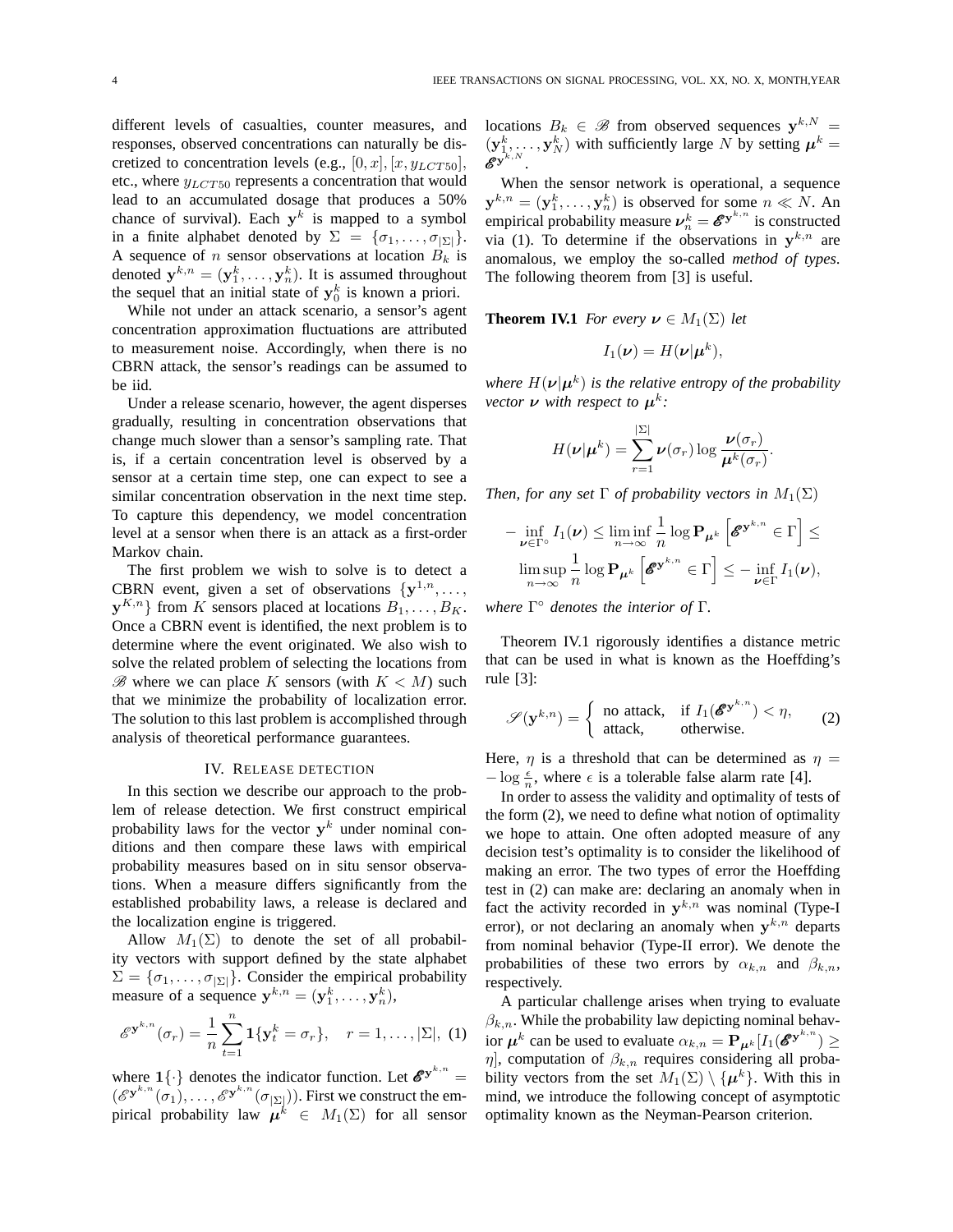#### **Definition 1**

*A test*  $\mathscr S$  *is considered optimal for a given*  $\eta > 0$  *if, among all tests that satisfy*

$$
\limsup_{n \to \infty} \frac{1}{n} \alpha_{k,n} \le -\eta
$$

*it maximizes*  $-\limsup_{n\to\infty} \frac{1}{n}\beta_{k,n}$  *uniformly over all probability vectors in*  $M_1(\Sigma) \setminus \{\mu^k\}.$ 

The following theorem, thanks to Hoeffding [16] and appearing in [3], establishes the optimality of (2).

# **Theorem IV.2** *The anomaly detector presented in (2) is optimal under Definition 1.*

The effect of the first stage conclusion is two-fold. First, it establishes a reasonable indication that a CBRN event has actually happened and that release localization analysis is within order. In addition, it provides an estimation on the time of the CBRN release. In practice, the time of attack is taken to be the time at which the first high concentration observation within  $y^{k,n}$  is sampled. This is an important contribution to the second stage problem, as knowledge of the time of attack decreases the amount of parametrizations in  $\Omega_i$  that need to be considered. For localization, the window of observations beginning at the time of the release and of length determined by an ideal response time is used.

# V. SOURCE LOCALIZATION

Allow  $M_2(\Sigma \times \Sigma)$  to denote the set of all discrete time Markov transition probability matrices on the state alphabet  $\Sigma = {\sigma_1, \ldots, \sigma_{|\Sigma|}}$ . For each sensor location and release scenario pair  $(B_k, L_i)$ , associate a series of first-order Markov transition probability matrices  $\mathbf{\Pi}_{\theta_j}^k$ , for all  $\theta_j \in \Omega_j$ , defined as

$$
\Pi_{\theta_j}^k = \left\{ \pi_{\theta_j}^k(\sigma_v, \sigma_u) \right\}_{u,v=1}^{|\Sigma|},\tag{3}
$$

where  $\pi_{\theta_j}^k(\sigma_v, \sigma_u) = \mathbf{P}_{\theta_j}^k[\mathbf{y}_{t+1}^k = \sigma_u | \mathbf{y}_t^k = \sigma_v].$  These matrices depict the CBRN particulate concentration state evolution over all considered parametrizations of release scenarios and available sensor locations. Using (3), the probability of observing a sequence of sensor observations  $y^{k,n}$  can be expressed as

$$
P_{\theta_j}^k(\mathbf{y}^{k,n}) = p_{\theta_j}^k(\mathbf{y}_0^k) \prod_{t=1}^n \pi_{\theta_j}^k(\mathbf{y}_{t-1}^k, \mathbf{y}_t^k), \qquad (4)
$$

where  $p_{\theta_j}^k(\cdot)$  denotes the stationary probability distribution on the observed concentration states at sensor location  $B_k$  under release parametrization  $\theta_j$  of scenario  $L_j$ .

Under the assumption of a Markov source, the empirical measure of a sequence  $y^n = (\mathbf{y}_0, \mathbf{y}_1, \dots, \mathbf{y}_n)$  of sensor observations (note we now assume that there is a known initial concentration state  $y_0$ ) takes the form

$$
\mathscr{E}_{2}^{\mathbf{y}^{n}}(\sigma_{v},\sigma_{u})=\frac{1}{n}\sum_{i=1}^{n}\mathbf{1}\{\mathbf{y}_{i-1}=\sigma_{v},\mathbf{y}_{i}=\sigma_{u}\}.
$$
 (5)

For any release location and release scenario pair  $(B_k, L_j)$  we can observe  $y^{k,N}$  under release conditions  $\theta_i$  with sufficiently large N and obtain a (Markovian) empirical probability law as follows:

$$
\Pi_{\theta_j}^k = \left\{ \mathscr{E}_2^{\mathbf{y}^{k,N}}(\sigma_u | \sigma_v) \right\}_{\sigma_u, \sigma_v \in \Sigma},
$$

where  $\mathscr{E}_2^{\mathbf{y}^n}$  $2^{\text{Sy}^{\text{Sy}}}(\sigma_u|\sigma_v)$  are the empirical transition probabilities observed in  $y^n$ , defined as

$$
\mathscr{E}_{2}^{\mathbf{y}^{n}}(\sigma_{u}|\sigma_{v})=\frac{\mathscr{E}_{2}^{\mathbf{y}^{n}}(\sigma_{v},\sigma_{u})}{\sum_{r=1}^{|\Sigma|}\mathscr{E}_{2}^{\mathbf{y}^{n}}(\sigma_{v},\sigma_{r})}.
$$

The empirical distribution  $\mathscr{E}_2^{\mathbf{y}^n}$ 2 is said to be *shift invariant* if the empirical marginal probabilities of each state are equal. That is,  $\mathscr{E}_2^{\mathbf{y}^n}$  $\frac{y}{2}$  is shift invariant if

$$
\mathscr{E}_{2}^{\mathbf{y}^{n}}(\sigma_{v})=\sum_{u=1}^{|\Sigma|}\mathscr{E}_{2}^{\mathbf{y}^{n}}(\sigma_{v},\sigma_{u})=\sum_{u=1}^{|\Sigma|}\mathscr{E}_{2}^{\mathbf{y}^{n}}(\sigma_{u},\sigma_{v}).
$$

The next theorem, a version of Sanov's Theorem for Markov chains proven in [3], provides a convex relative entropy measure for Markov chains.

**Theorem V.1** *For every shift invariant*  $\mathbf{Q} \in M_2(\Sigma \times \Sigma)$ *let*

$$
I_2(\mathbf{Q}|\mathbf{\Pi}) = \sum_{v=1}^{|\Sigma|} q(\sigma_v) H_2(q(\cdot|\sigma_v)|\pi(\sigma_v,\cdot)),
$$

*where*  $H_2$  *is the relative entropy* 

$$
H_2(q(\cdot|\sigma_v)|\pi(\sigma_v,\cdot)) = \sum_{u=1}^{|\Sigma|} q(\sigma_u|\sigma_v) \log \frac{q(\sigma_u|\sigma_v)}{\pi(\sigma_v,\sigma_u)}
$$

*Then for any set*  $\Gamma \subset M_2(\Sigma \times \Sigma)$  *of shift invariant Markov sources*

$$
-\inf_{\mathbf{Q}\in\Gamma^\circ}I_2(\mathbf{Q}|\Pi_{\theta_j}^k)\leq\liminf_{n\rightarrow\infty}\frac{1}{n}\log\mathbf{P}_{\theta_j}^k\left[\pmb{\mathscr{E}}_2^{\mathbf{y}^{k,n}}\in\Gamma\right]\leq\\ \limsup_{n\rightarrow\infty}\frac{1}{n}\log\mathbf{P}_{\theta_j}^k\left[\pmb{\mathscr{E}}_2^{\mathbf{y}^{k,n}}\in\Gamma\right]\leq-\inf_{\mathbf{Q}\in\Gamma}I_2(\mathbf{Q}|\Pi_{\theta_j}^k),
$$

where  $\Gamma^{\circ}$  *denotes the interior of*  $\Gamma$  *and*  $\mathbf{P}^k_{\theta_j}$  *is a probability evaluated assuming that* y k,n *is drawn according to*  $\Pi_{\theta_j}^k$ .

Consider now the subproblem of using the sensor readings from a sensor at location  $B_k$  to determine if the CBRN release corresponds to scenario  $L_i$  or  $L_j$ . The

.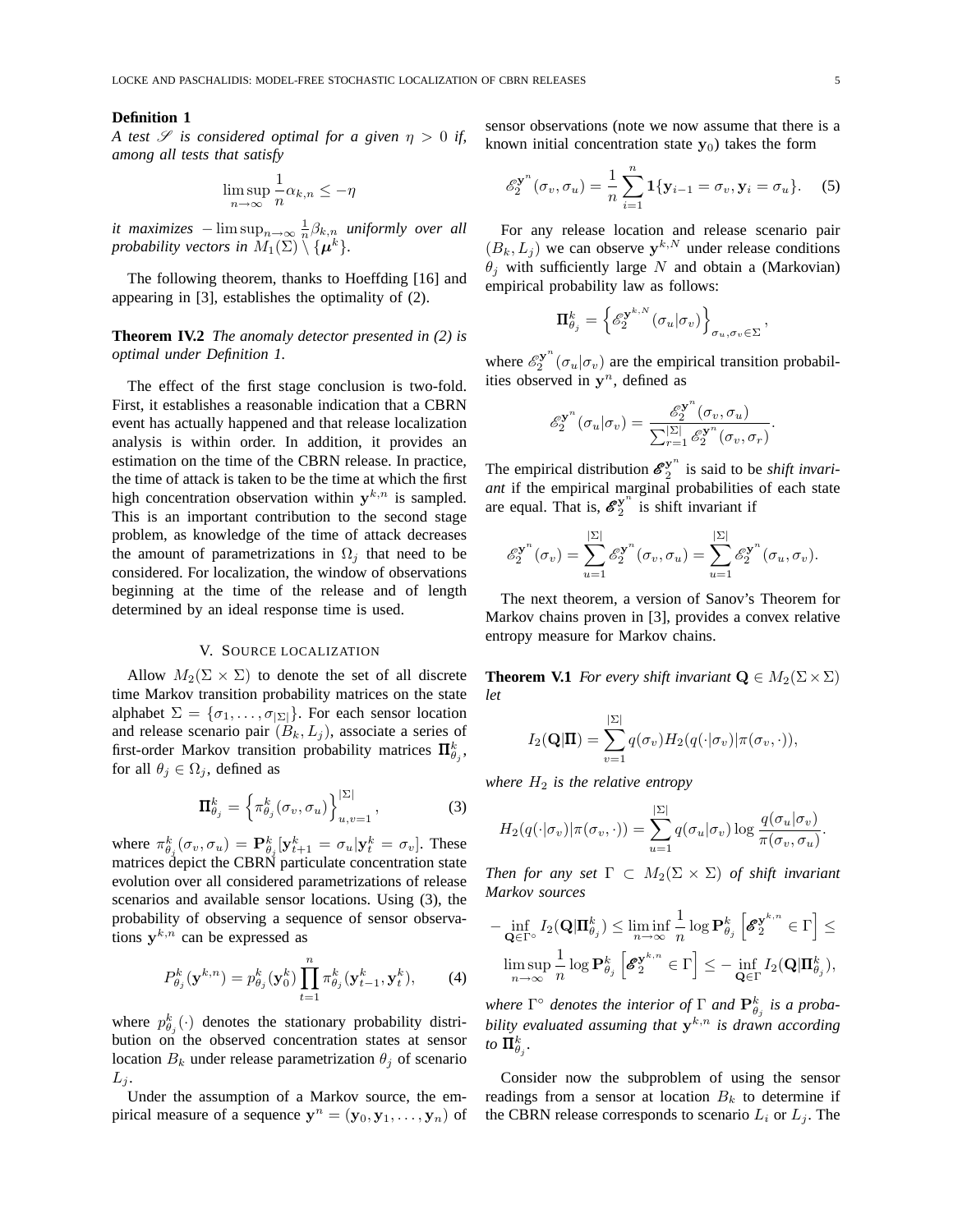*Generalized Likelihood Ratio Test (GLRT)* compares the normalized generalized log-likelihood ratio

$$
X_{ijk}(\mathbf{y}^{k,n}) = \frac{1}{n} \log \frac{\sup_{\theta_i \in \Omega_i} P_{\theta_i}^k(\mathbf{y}^{k,n})}{\sup_{\theta_j \in \Omega_j} P_{\theta_j}^k(\mathbf{y}^{k,n})}
$$

to a threshold  $\lambda$  and declares  $L_i$  to be the release scenario whenever

$$
\mathbf{y}^{k,n} \in \mathscr{S}_{ijk,n}^{GLRT} = {\mathbf{y}^n | X_{ijk}(\mathbf{y}^n) \ge \lambda}, \qquad (6)
$$

and  $L_j$  otherwise. Selection of the value for  $\lambda$  in (6) is performed through evaluation of decision error probabilities and is discussed later in this section.

The GLRT described in (6) can make two types of error. Namely, the decision test can declare  $L_i$  to be the release scenario when in actuality the release scenario was  $L_i$  and vice versa. The probabilities of these errors are represented as,

$$
\begin{array}{l} \alpha_{ijk,n}^{GLRT}(\theta_j) = \mathbf{P}^k_{\theta_j}[\mathbf{y}^{k,n}\in\mathscr{S}^{GLRT}_{ijk,n}],\\ \beta_{ijk,n}^{GLRT}(\theta_i) = \mathbf{P}^k_{\theta_i}[\mathbf{y}^{k,n}\notin\mathscr{S}^{GLRT}_{ijk,n}]. \end{array}
$$

We will refer to the quantities

$$
\limsup_{n \to \infty} \frac{1}{n} \log \alpha_{ijk,n}^{GLRT}(\theta_j),
$$
  

$$
\limsup_{n \to \infty} \frac{1}{n} \log \beta_{ijk,n}^{GLRT}(\theta_i),
$$

as the exponents of the Type-I and Type-II error probabilities, respectively.

Certainly, some values of  $\lambda$  in (6) are better than others. To evaluate the GLRT's performance, we will use a generalized version of Definition 1, which we will call the generalized Neyman-Pearson criterion.

#### **Definition 2**

*The decision rule*  $\{\mathcal{S}_{ijk,n}\}\$  *is optimal if it satisfies* 

$$
\limsup_{n \to \infty} \frac{1}{n} \log \alpha_{ijk,n}^{\mathcal{S}}(\theta_j) < -\lambda, \quad \forall \theta_j \in \Omega_j \quad (7)
$$

and maximizes  $-\limsup_{n\to\infty} \frac{1}{n} \log \beta_{ijk,n}^{\mathscr{S}}(\theta_i)$  *uniformly over all*  $\theta_i \in \Omega_i$ .

The following theorem, whose proof is in Appendix A, establishes the optimality of the GLRT according to Definition 2.

**Theorem V.2** *The GLRT with a threshold*  $\lambda$  *is optimal under Definition 2 if and only if*

$$
\inf_{\mathbf{Q}\in\mathscr{C}_{ijk}} I_2(\mathbf{Q}|\mathbf{\Pi}_{\theta_i}^k) \ge \inf_{\mathbf{Q}\in\mathscr{A}_{ijk}} I_2(\mathbf{Q}|\mathbf{\Pi}_{\theta_i}^k), \quad \forall \theta_i \in \Omega_i,
$$
\n(8)

*where*  $\mathscr{A}_{ijk}$  =  $\{ \mathbf{Q} | \inf_{\theta_j \in \Omega_j} I_2(\mathbf{Q} | \mathbf{\Pi}_{\theta_j}^k)$  <  $\lambda \}$  *and*  $\mathscr{C}_{ijk} = \{\mathbf{Q}|\inf_{\theta_j \in \Omega_j}I_2(\mathbf{Q}|\mathbf{\Pi}^k_{\theta_j}) - \inf_{\theta_i \in \Omega_i}I_2(\mathbf{Q}|\mathbf{\Pi}^k_{\theta_i}) < 0\}$  $\lambda \leq \inf_{\theta_j \in \Omega_j} I_2(\mathbf{Q} | \mathbf{\Pi}_{\theta_j}^k) \}.$ 

*Furthermore, assuming (8) is satisfied*

$$
\limsup_{n \to \infty} \frac{1}{n} \log \alpha_{ijk,n}(\theta_j)^{GLRT} \le -\lambda,
$$

for all 
$$
\theta_j \in \Omega_j
$$
, and  
\n
$$
\limsup_{n \to \infty} \frac{1}{n} \log \beta_{ijk,n}^{GLRT}(\theta_i) \leq - \inf_{\mathbf{Q} \in \mathscr{A}_{ijk}} I_2(\mathbf{Q} | \mathbf{\Pi}_{\theta_i}^k),
$$

*for all*  $\theta_i \in \Omega_i$ *.* 

Now, in the event that the GLRT is not asymptotically optimal (i.e., condition (8) does not hold) information on the error probabilities can still be gleamed. Define the set  $\mathscr{D}_{ijk} = \{\mathbf{Q} | \inf_{\theta_j \in \Omega_j} I_2(\mathbf{Q} | \mathbf{\Pi}^k_{\theta_j}) - \inf_{\theta_i \in \Omega_i} I_2(\mathbf{Q} | \mathbf{\Pi}^k_{\theta_i})$  $\lambda$ }. Note  $y^{k,n} \in \mathscr{S}_{ijk,n}^{GLRT}$  if and only if  $\mathscr{E}_2^{y^{k,n}} \notin \mathscr{D}_{ijk}$ . From Theorem V.1 it follows:

$$
\limsup_{n \to \infty} \frac{1}{n} \log \alpha_{ijk,n}^{GLRT}(\theta_j)
$$
\n
$$
\leq - \inf_{\mathbf{Q} \notin \mathcal{D}_{ijk}} I_2(\mathbf{Q} | \mathbf{\Pi}_{\theta_j}^k), \quad \forall \theta_j \in \Omega_j
$$
\n
$$
\limsup_{n \to \infty} \frac{1}{n} \log \beta_{ijk,n}^{GLRT}(\theta_i)
$$
\n
$$
\leq - \inf_{\mathbf{Q} \in \mathcal{D}_{ijk}} I_2(\mathbf{Q} | \mathbf{\Pi}_{\theta_i}^k), \quad \forall \theta_i \in \Omega_i.
$$
\n(10)

In addition, we have the following lemma, proven in Appendix B.

**Lemma V.3** *If the GLRT is not optimal, the constraint*

$$
\limsup_{n \to \infty} \frac{1}{n} \log \alpha_{ijk,n}^{GLRT}(\theta_j) \le -\lambda, \quad \forall \theta_j \in \Omega_j
$$

*still holds.*

We can therefore determine an asymptotic bound on the exponent of the Type-II error probability by the nonlinear program

$$
Z_{ijk}(\lambda, \theta_i) = \min_{\mathbf{Q}} \quad I_2(\mathbf{Q} | \mathbf{\Pi}_{\theta_i}^k) \n\text{s.t.} \quad g(\mathbf{Q}; \Omega_i, \Omega_j) \leq \lambda, \quad (11) \n\mathbf{A}\mathbf{q}
$$

where  $g(\mathbf{Q}; \Omega_i, \Omega_j)$  $\hspace{.1cm} T_{1}(\Omega_{j}) \hspace{.2cm} = \hspace{.2cm} \min_{\theta_{j} \in \Omega_{j}} I_{2}(\mathbf{Q} | \mathbf{\Pi}^{k}_{\theta_{j}}) \hspace{.2cm} - \hspace{.2cm}$  $\min_{\theta_i \in \Omega_i} I_2(\mathbf{Q} | \mathbf{\Pi}_{\theta_i}^k)$ . The constraints enforcing Q to be shift invariant and correspond to valid transition probabilities for a Markov chain are linear and are represented by the system of linear inequalities  $Aq \leq 0$ , where q is a "vectorization" of Q.

Using (11),  $Z_{ijk}(\lambda) = \min_{\theta_i \in \Omega_i} Z_{ijk}(\lambda, \theta_i)$  is the exponent of the worst case Type-II error probability of the GLRT (i.e., declaring the release scenario is  $L_i$  when the actual release scenario is  $L_i$ ) when we use information from sensor k.  $Z_{ijk}(\cdot)$  is a non-increasing, non-negative function, with  $\lim_{\lambda \to \infty} Z_{ijk}(\lambda) = 0$ . Therefore, there must exist  $\lambda_{ijk}^* \ge 0$  such that  $Z_{ijk}(\lambda_{ijk}^*) = \lambda_{ijk}^*$ , which represents the exponent of equal Type I and Type II error probabilities in the GLRT. Since there is no guarantee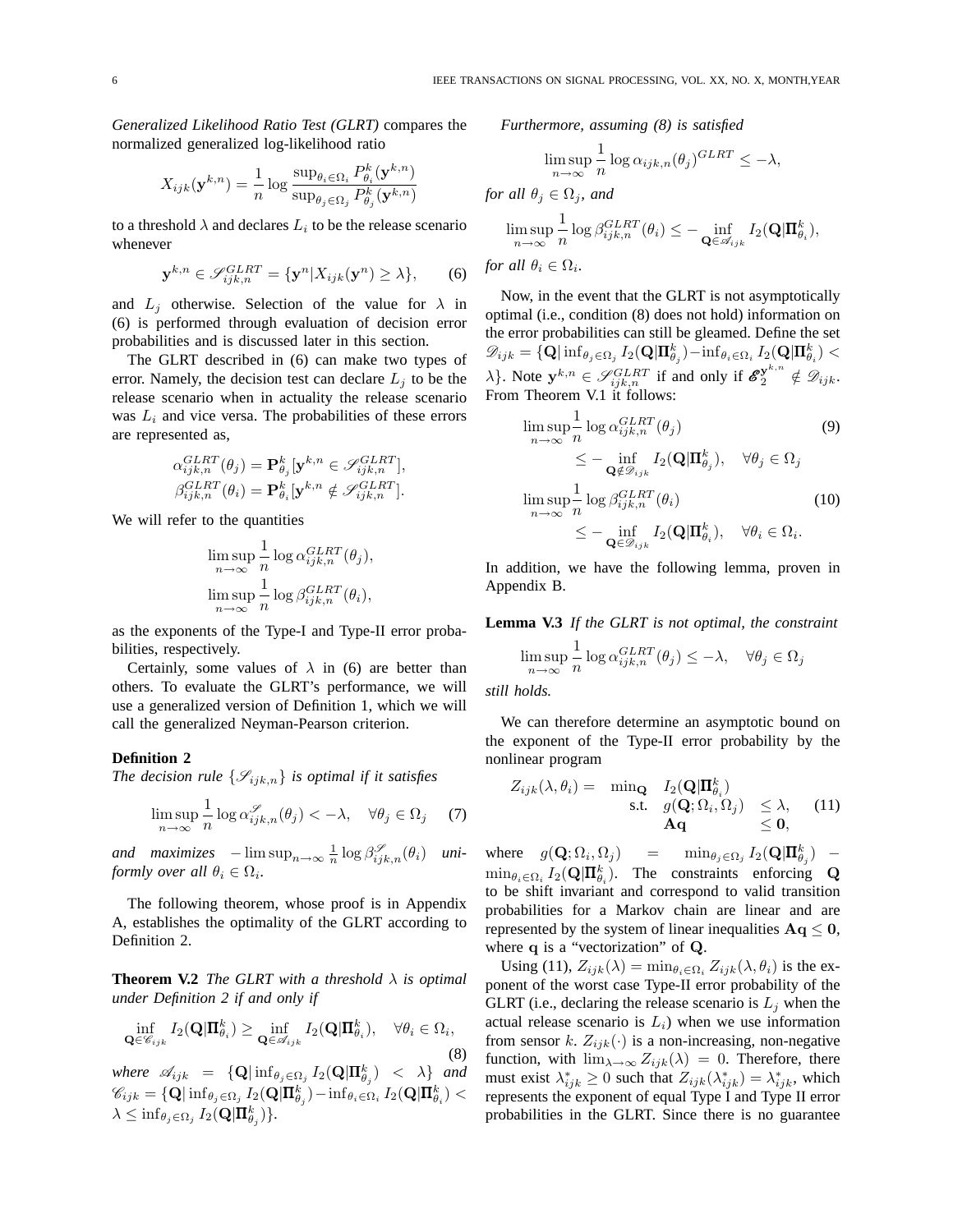that  $\lambda^*_{ijk} = \lambda^*_{jik}$  (i.e., information from a sensor at location  $B_k$  does not provide symmetric decision making via the GLRT), we define

$$
d_{ijk} = \max\{\lambda_{ijk}^*, \lambda_{jik}^*\},\tag{12}
$$

and this represents a symmetric error probability exponent. In particular, if  $\lambda_{ijk}^*$  is the maximizer in (12) we let  $(i, j) = (i, j)$ , otherwise we let  $(i, j) = (j, i)$ . In either case, we use the GLRT test that compares  $X_{\bar{i}j k}(\mathbf{y}^{k,n})$ to  $d_{ijk}$ . The above leads to the following proposition.

**Proposition V.4** *Suppose the sensor at*  $B_k$  *uses the*  $GLRT$  and compares  $X_{\bar{i} \bar{j} k}(\mathbf{y}^{k,n})$  to  $d_{ijk}$ . Then, the *maximum probability of error satisfies*

$$
\limsup_{n \to \infty} \frac{1}{n} \log P_{ijk,n}^{(e)} \le -d_{ijk},
$$

where  $P_{ijk,n}^{(e)}$  denotes the maximum probability of error *when deciding, via the GLRT, between release scenarios* L<sup>i</sup> *and* L<sup>j</sup> *using information from a sensor placed at location*  $B_k$ *.* 

Thus, for every sensor location in  $\mathscr{B}$  we have an upper bound on the GLRT's probability of error when deciding between any two scenarios in  $\mathscr{L}$ . This result will prove useful when it comes to selecting locations to place a limited number of sensors.

### *A. Fusing information from multiple sensors*

So far all of the results presented for the source localization problem considered the binary GLRT in (6) when the real problem is to select a location that appears within the scenarios in  $\mathscr{L}$ . One approach is to make a series of decisions of the form (6) until a single release scenario has been chosen.

Assume, without loss of generality, that the sensors are placed at locations  $B_1, \ldots, B_K$ . Using the observations from sensor  $B_{k^*}$ , where  $k^* = \text{argmax}_k d_{12k}$ , a decision is made between scenarios  $L_1$  and  $L_2$  via the GLRT with threshold  $d_{12k^*}$ , as established in (6) and (12). This scenario is then compared with  $L_3$  by the GLRT, and so on, until  $N - 1$  decisions have been made and only one scenario from  $\mathscr L$  is accepted. The location associated with this selected scenario is declared the CBRN source location. We will refer to this localization paradigm as the *sequential GLRT approach*.

Alternatively, localization can be performed using all sensor information in unison by selecting the location with greatest likelihood in a single decision. We will refer to this decision paradigm as the *centralized maximum likelihood approach*. Unfortunately, the amount of information needed to fully fit a complete joint probability mass function for all sensor observation combinations makes it practically impossible. Instead, joint log-likelihood values under scenario  $L_i$  can be approximated via (4) and

$$
P(L_j) = \sum_{k=1}^{K} \log \sup_{\theta_j \in \Omega_j} P_{\theta_j}^k(\mathbf{y}^{k,n}).
$$
 (13)

Localization is then performed by selecting the location associated with  $L^* \in \mathscr{L}$  which maximizes the value in (13).

The sequential GLRT and centralized maximum likelihood localization techniques can be combined. In what we will call the *hybrid approach* to localization, a sequence of decisions is made, as in the sequential GLRT approach, but each decision employs information from more than one sensors. Assume, again, without loss of generality, that sensors are placed at locations  $B_1, \ldots, B_K$ . Using observations from m sensors at locations  $B_{k_1^*}, \ldots, B_{k_m^*}$  corresponding to the m largest values of  $d_{12k}$ ,  $k = 1, \ldots, K$ , scenario  $L_1$  is declared if

$$
P(L_1) = \sum_{t=1}^{m} \log \sup_{\theta \in \Omega_1} P_{\theta}^{k_t^*}(\mathbf{y}^{k_t^*, n})
$$

$$
> P(L_2) = \sum_{t=1}^{m} \log \sup_{\theta \in \Omega_2} P_{\theta}^{k_t^*}(\mathbf{y}^{k_t^*, n}),
$$

and  $L_2$  is declared otherwise. The chosen scenario from this decision is then compared to scenario  $L_3$  in the same manner. This process continues until only one release scenario remains. In the extreme case in which only one sensor is used in each test within the sequence, this approach is equivalent to the sequential GLRT with every threshold set to 0. In the other extreme case, in which every deployed sensor is used in each test within the sequence, this approach is equivalent to the centralized maximum likelihood approach.

### VI. SENSOR PLACEMENT

Now that performance guarantees have been established for each sensor location in  $\mathscr{B}$ , the question of where to place  $K < M$  sensors can be addressed. Using the bound in Proposition V.4, we can select the  $K$  elements of  $B$  such that the worst case error when differentiating between any two release scenarios in  $\mathscr L$  is minimized. This is done, as in [4], via the mixed integer linear program (MILP)

 $\mathbf{m}$ 

18.1. 
$$
\sum_{k=1}^{M} x_{k} = K,
$$

\n2.1. 
$$
\sum_{k=1}^{M} y_{ijk} = 1, \quad i, j = 1, \ldots, N, i < j,
$$

\n3.3. 
$$
y_{ijk} \leq x_{k}, \quad \forall i, j, i < j, k = 1, \ldots, M,
$$

\n4. 
$$
\epsilon \leq \sum_{k=1}^{M} d_{ijk} y_{ijk}, \quad \forall i, j, i < j,
$$

\n5. 
$$
y_{ijk} \geq 0, \quad \forall i, j, k, i < j,
$$

\n6. 
$$
x_{k} \in \{0, 1\}, \quad \forall k.
$$

In (14), the  $x_k$  are the indicator functions for placement of a sensor at location  $B_k$ . Since only K sensors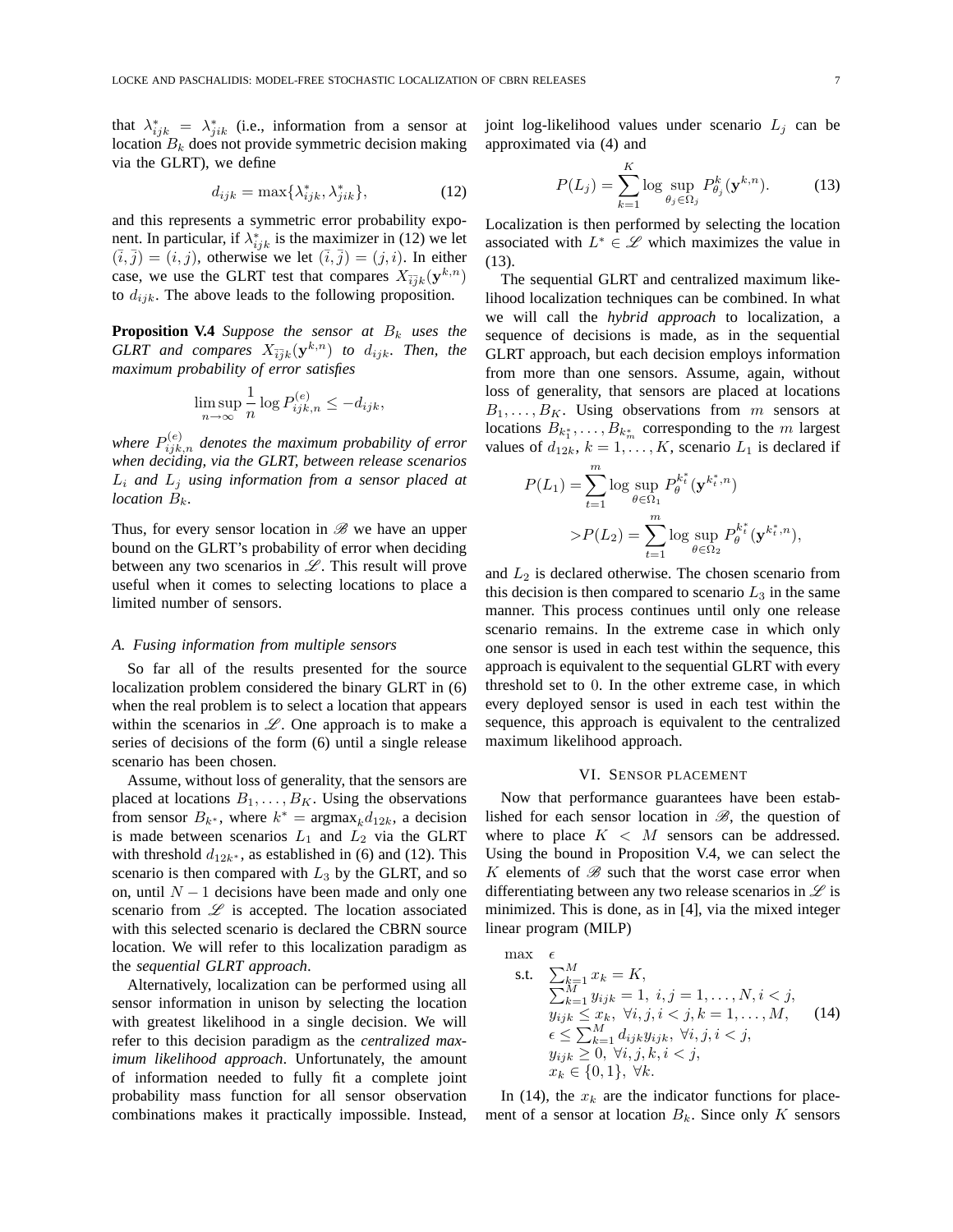are available, the number of positive indicator variables is limited in the constraint  $\sum_{k=1}^{K} x_k = K$ . The constraint  $\epsilon \leq \sum_{k=1}^{K} d_{ijk} y_{ijk}$ , where  $d_{ijk}$  is defined in (12), ensures that for every release scenario pair in  $\mathscr{L}$ , there exists a  $d_{ijk}$  at least as large as  $\epsilon$ . Although shown to be NP-hard, (14) can be solved efficiently for large sets  $\mathscr{B}$  and  $\mathscr{L}$  using a special purpose algorithm [17].

Let  $\mathscr Y$  be any subset of  $\mathscr B$  with cardinality K. Further let  $x(\mathscr{Y})$  denote the vector of decision variables where  $x_k(\mathscr{Y})$  denotes the presence of  $B_k$  in  $\mathscr{Y}$ . Define

$$
\epsilon(\mathscr{Y}) = \min_{i < j} \max_{\{k \mid x_k(\mathscr{Y}) = 1\}} d_{ijk}.
$$

This term simply represents the worst case pair-wise error probability exponent present in the placement solution  $\mathscr Y$ . Allowing  $x^*$ ,  $y^*$ , and  $\epsilon^*$  to represent the optimal decision variables in (14), we have the following result from [17], but now with  $d_{ijk}$ 's corresponding to the Markovian rather than the iid case.

**Proposition VI.1** *For any sensor placement*  $\mathcal Y$  *we have* 

$$
\epsilon^* \geq \epsilon(\mathscr{Y}).
$$

*Moreover,*

$$
\epsilon^* = \min_{i < j} \max_{\{k \mid x_k^* = 1\}} d_{ijk} \tag{15}
$$

*and the optimal solution satisfies*

$$
y_{ijk}^* = \begin{cases} 1, & \text{if } k = \operatorname{argmax}_{\{k \mid x_k^* = 1\}} d_{ijk}, \\ 0, & \text{otherwise,} \end{cases}
$$

*for all i, j, i* < *j, and all k, where at most one*  $y_{ijk}^*$  *is set to* 1 *for a given*  $(i, j)$  *pair.* 

For the sequential GLRT decision making scheme, a performance guarantee for sensor placement determined via solution to (14) is found in the following proposition. The proof is provided in Appendix C.

**Proposition VI.2** *Let*  $x^*$ *,*  $y^*$ *<i>, and*  $\epsilon^*$  *be an optimal solution to the MILP in (14). Place sensors at locations*  $B_k$  *such that*  $x_k^* = 1$  *and for every*  $(L_i, L_j)$  $s$ cenario pair, select one sensor with index  $k_{ij}^*$  such that  $y_{ijk_{ij}^*} = 1$ . *Then, the worst case probability of error for* the sequential GLRT decision rule,  $P_n^{(e), opt}$ , satisfies

$$
\limsup_{n \to \infty} \frac{1}{n} P_n^{(e), opt} \le -\epsilon^*.
$$

# VII. NUMERICAL EXPERIMENTATION

To demonstrate the performance of the sensor placement approach of Section VI and the two-stage CBRN release detection and localization of Section III, we simulated several release scenarios in two illustrative environments. In the first environment – the toy environment – CBRN releases were simulated in the *Quick Urban & Industrial Complex (QUIC)* Dispersion Modeling System [5] developed at the Los Alamos National Laboratory. QUIC first solves the fluid dynamics problem of determining local wind eddies throughout a modeled three-dimensional, outdoor setting using the methods of Röckle [18]. Using the fluid flow solution, QUIC simulates the travel of CBRN particulates via a Lagrangian random walk. Previously, the QUIC codes have been tested and validated for real-world situations [5]. A threedimensional illustration of the toy environment some time after a QUIC simulated point release is found in Figure 1.

Additionally, CBRN releases were simulated using a simulator we developed based on the *Lattice Boltzmann Method (LBM)*. LBM evolved from the numerical fluid modeling technique *Lattice Gas Automata (LGA)*, in which parcels of air adhere to microscopic laws which dictate their movement. Macroscopic values of flow velocities and densities are then derived by the underlying microscopic properties propagated by the algorithm [19]. Unfortunately, LGA often falls victim to instability in the face of statistical noise [20]. LBM extends LGA by considering air parcel movement more notionally by modeling microscopic air parcel velocities as distributions in the *Lattice Boltzmann Equation (LBE)*. It has been shown that under reasonable starting conditions LBM provides accurate approximations to fluid flows. Further, the macroscopic Navier-Stokes equations can be recovered from the microscopic LBE [6].



Fig. 1. Toy environment QUIC representation. The dots represent dispersed particulates some time after a point release. The release location is between the cylinder and the top-most block in the figure.

Wind is the main driver of particulate transportation. As such, fluid flow accuracy should be of prime concern when selecting a dispersion simulator. This becomes even more important if the environment of interest contains, as in the scenarios considered here, obstructions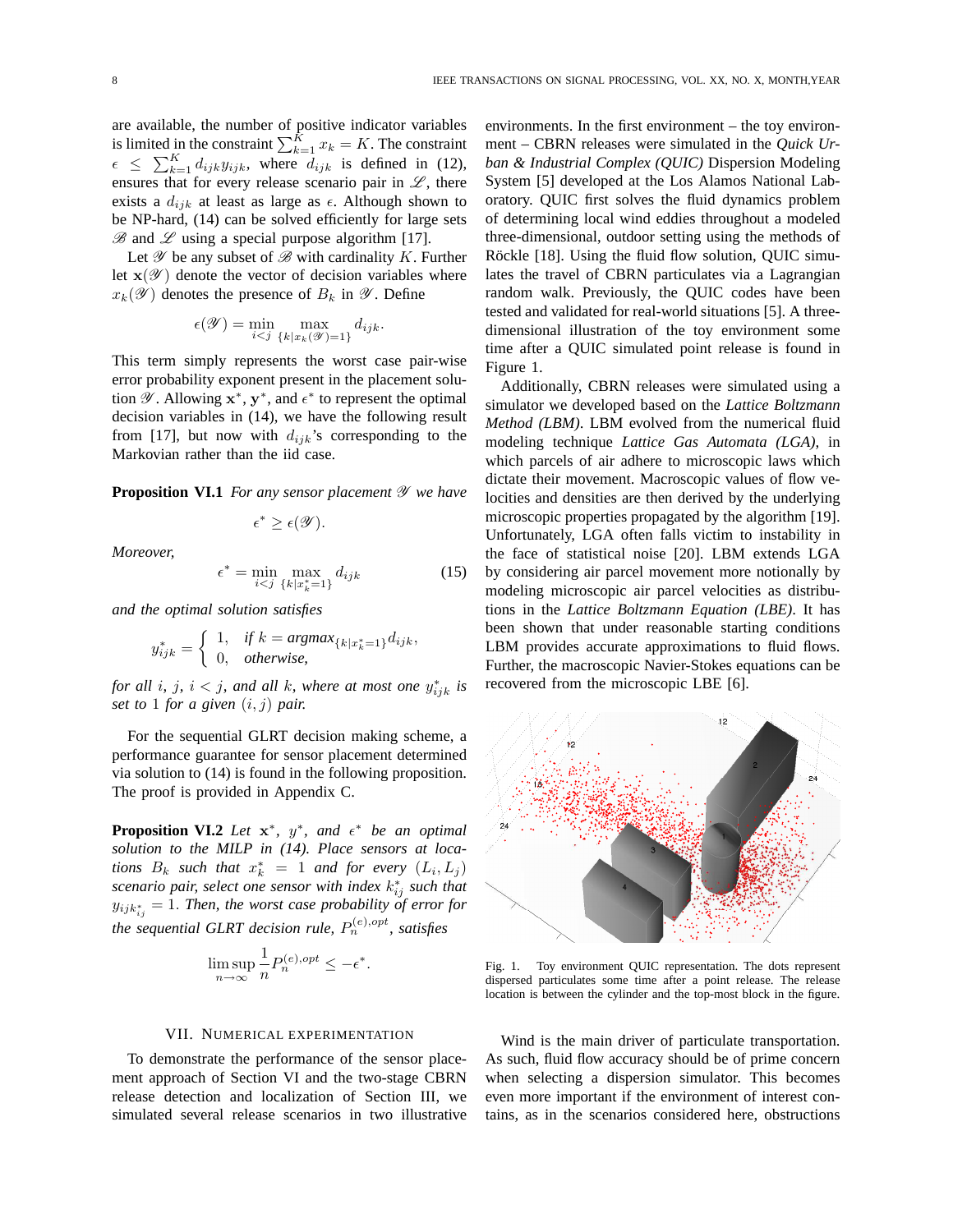or irregular geometries. These characteristics produce irregularities in the environment's wind field. Both QUIC and LBM accept nominal wind conditions which are translated into varying wind eddies distributed throughout the environment.

It should be noted that Markov chains have been shown to be good approximations of Lagrangian random walk based dispersion models [21], such as the dispersion modeling used by QUIC. One should expect to see our localization approach to perform well on QUIC generated data. Our LBM model, however, is not susceptible to the same ailment.

We stress that these two independently developed simulators make none of the distributional assumptions (Markovian particulate concentrations) our localization methods postulate. They simply consider a point release and simulate the physics of dispersion in the given environment and under a given weather pattern. Hence, the results we produce assess not only the performance of the methods but also the validity of our assumptions.

In the second environment –the city grid environment– CBRN releases were also simulated in QUIC and LBM. This environment consists of geometries more typical of dense urban areas. It was within this environment that we compared the agent concentration profiles of the two different dispersion simulators at a sampler located down wind of the point release. This comparison appears in Figure 2. These models have different discretizations of the three-dimensional model and hence produce concentration values that differ in scale. This has been accommodated in Figure 2 by reporting the percentage of all observed concentrations reported by a single sensor downwind from a release. The LBM simulator produces a much smoother agent concentration evolution than the QUIC simulator. Thus, noise within the evaluation of the proposed methodologies when the LBM data are used is primarily due to our sensor false alarm model rather than the dispersion model. Further dissimilarities between the two concentration profiles also stem from differences in the way surface conditions are treated in the two simulated environments. QUIC employs boundary conditions to reflect interaction with a concrete surface. The LBM representation, on the other hand, uses only the so-called "bounce back" boundary conditions [6].

#### *A. Toy Environment*

To demonstrate the performance of the proposed techniques, first a simple three-dimensional environment with several large obstructions (i.e., buildings in an urban setting) was modeled in QUIC and LBM. CBRN point releases originating from three release locations were simulated with wind originating from NNW, N, or NNE. 225 potential sensor locations are considered on an

Fig. 2. Evolution of concentration at a sensor downwind from the source of the CBRN event.

evenly spaced grid near ground level. Figure 3 illustrates a cross section of the environment with the locations of the obstructions (larger shapes) and releases (denoted by an "x").



Fig. 3. Toy environment with optimal sensor placement solution.

The probability laws were determined empirically via Monte Carlo simulation (using (1) and (5)) for each combination of wind direction, release location, and sensor location. First, sensor concentration observations are encoded into binary outputs indicating the presence of non-nil concentration. Considering the binary nature of the sensor readings, sensor measurement noise is introduced via Bernoulli trials which result in flipping sensor observations. The resulting noisy sensor readings provide a wealth of observations from which probability laws can be established, allowing for solution of (11) and the determination of the  $d_{ijk}$  in (12). For evalu-

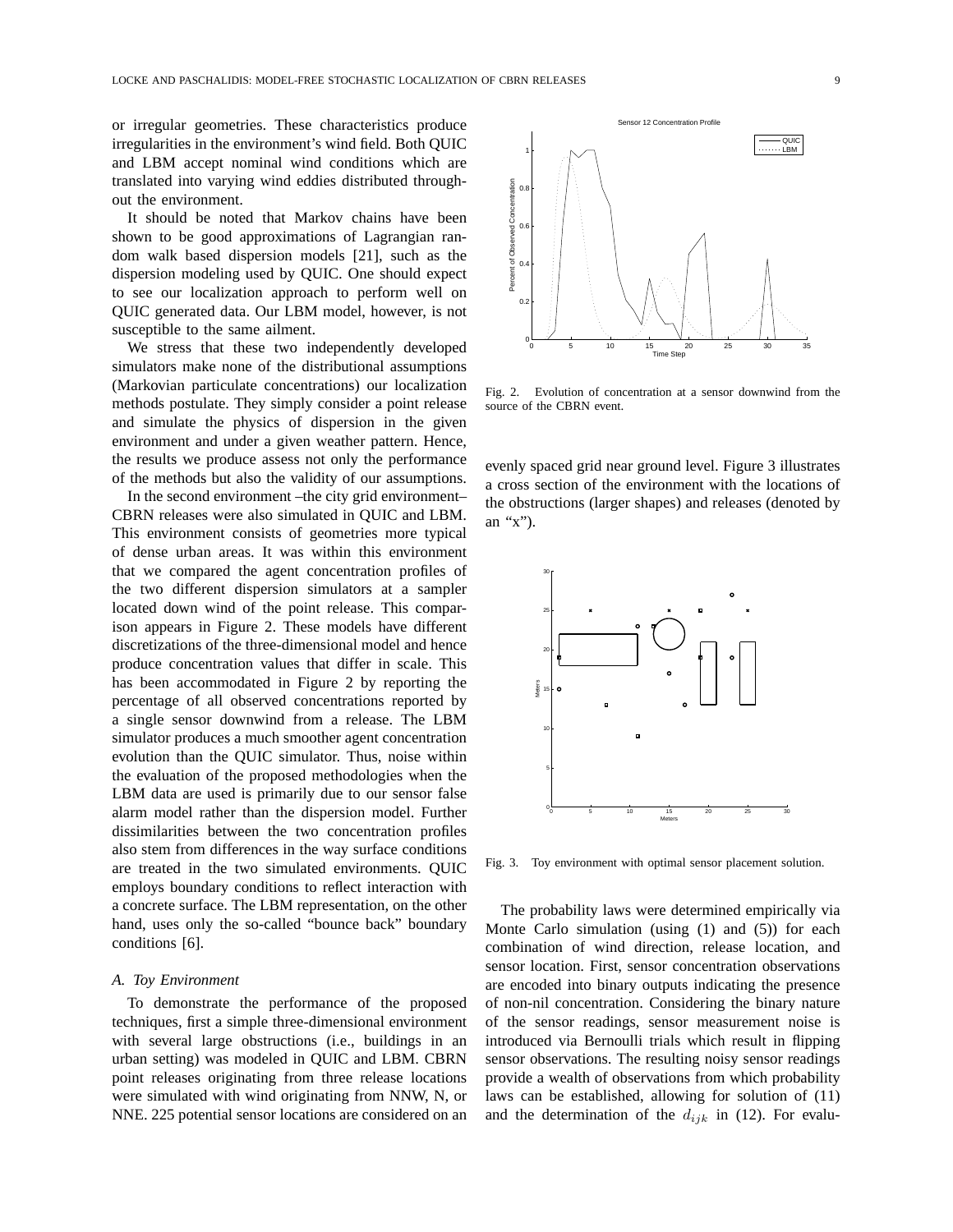ation of the release detection and source localization methodologies, sensors were sampled once per second for 50 seconds, resulting in an observation window of 50 binary indicators of the presence of a CBRN agent. In the case of both the QUIC and LBM data, by the time six sensors are placed within the environment there is no further improvement in the asymptotic worst case localization error. The solution depicted for the case in which QUIC data were used is shown in Figure 3 as the small circles. The small squares correspond to the optimal sensor placement determined using LBM data.

A test set is constructed for each release location by first selecting a wind direction according to a "wind rose" which describes the likelihood of each wind direction. Then, using the simulations from which the probability laws were derived, test sensor observations are generated.

*1) Release detection evaluation:* For each scenario in the test set, a release was declared whenever at least one sensor's observations resulted in declaring a CBRN attack according to the test in (2). To gain an understanding on the CBRN detector's performance, this process was conducted for many different values of  $\eta$ to facilitate the construction of the *Receiver Operating Characteristic (ROC)* curve. When a reasonable sensor error rate of 1/8 was used in both the case in which QUIC data were used in the evaluation and when LBM data were used, the detector attained perfect detection performance, with 100% probability of detection and 0% probability of false alarm. To better understand how robust our detection methodology is to sensor noise, we repeated the experiment with different sensor error rates. Figure 4 shows the probability of detection achieved when 0% probability of false alarm is demonstrated as a function of sensor error rate. As shown, there is a precipitous decline in detection performance by the time roughly one third of the sensor measurements are erroneous.

*2) Source localization evaluation:* The ability of all three localization methodologies we outlined in Section V was also evaluated on each test scenario. Table I displays the accuracy of each approach.

TABLE I ACCURACY OF LOCALIZATION METHODOLOGIES IN THE TOY ENVIRONMENT

|             | <b>OUIC</b> Data | LBM Data |
|-------------|------------------|----------|
| Sequential  | 99.7%            | 98.3%    |
| Centralized | 100%             | 99.7%    |
| Hybrid      | 100%             | 99.7%    |

When the hybrid localization approach is used, gains in localization accuracy begin to disappear after a certain number of sensors are used in each decision within the sequence of maximum likelihood tests. This accuracy



Fig. 4. Probability of detection as the error rate for the two state CBRN sensor grows. Reported values correspond to zero observed false alarms.

is equal to the accuracy attained by the centralized maximum likelihood approach. When QUIC data were used for evaluation, perfect performance was observed when only one sensor was used in each decision in the sequence. This actually corrected the one mistake found when the sequential GLRT localization technique was used. When LBM data were used for evaluation, it was not until three sensors were employed for each decision within the sequence of maximum likelihood tests that the same performance as the maximum likelihood approach was observed.

#### *B. City Grid Environment*

To further evaluate the proposed CBRN detector and locator, a three-dimensional environment inspired by a dense urban grid pattern was modeled in QUIC as well as using LBM. The environment consists of a city grid, four blocks-by-four blocks. Each block is 100 meters-by-100 meters with 10 meter-wide throughways. Each block's height is drawn randomly from the uniform distribution ranging from 20 to 60 meters. Sensors are allowed to be placed at any intersection and five intersections are considered as potential release locations. The shape of the grid, as well as the location of simulated releases, is shown in Figure 5.

CBRN event scenarios considered are the 40 unique combinations of five different release locations within the grid with wind blowing at 1 m/s or 5 m/s and originating from the four cardinal directions. The two selected wind speeds represent nominal wind conditions, but do not translate into a uniform wind field. As the simulation proceeds, local wind eddies vary according to conditions incited by the presence of buildings within the grid.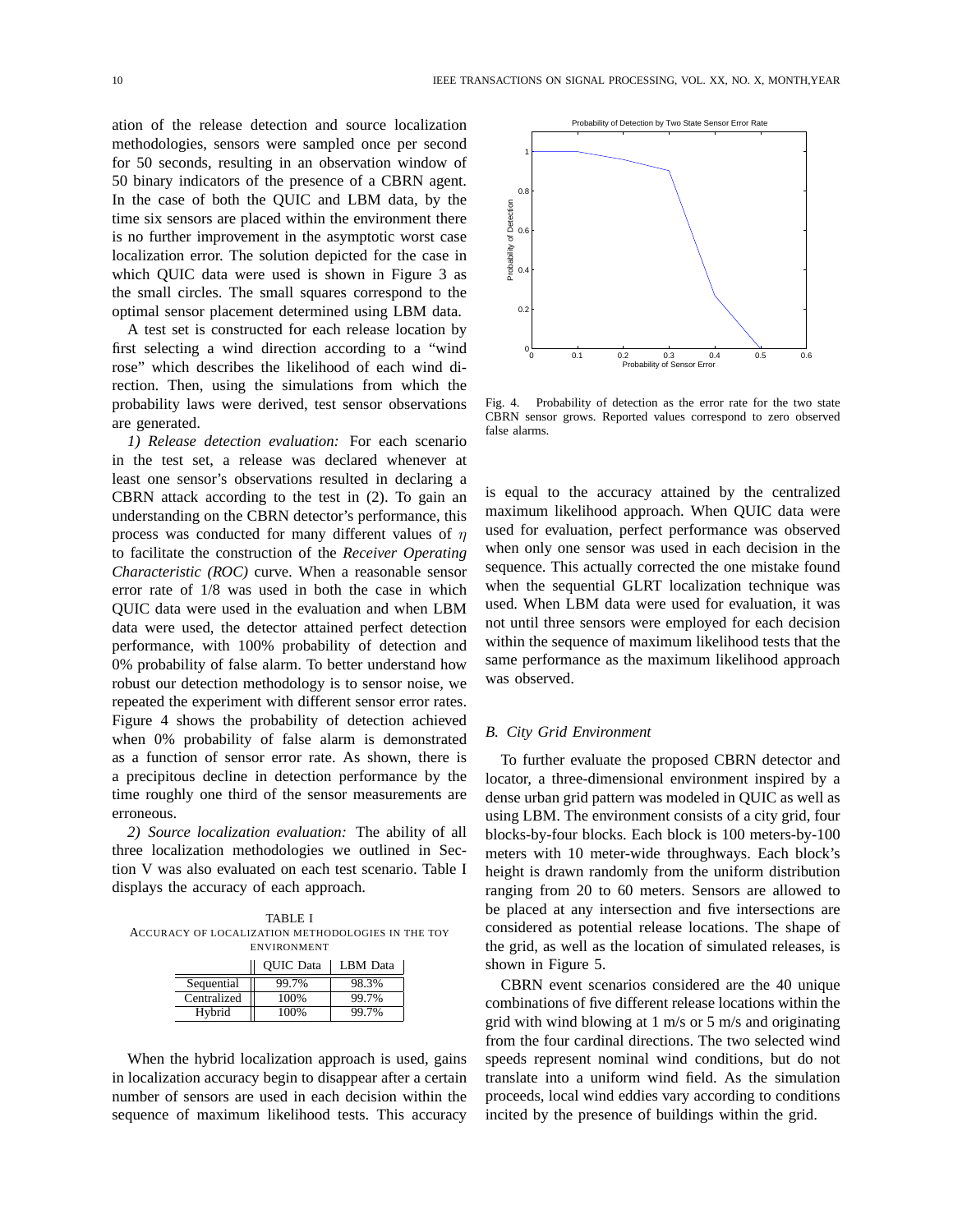

Fig. 5. City environment with optimal sensor placement solution.

As in Subsection VII-A, the probability laws according to (1) and (5) for each combination of CBRN scenario and sensor location are determined by Monte Carlo simulation using data generated from both QUIC and LBM simulations. This time, however, not only is the binary sensor model with Bernoulli false alarms considered, but a real valued sensor model with additive white noise is considered as well. These sensors are modeled as

$$
\hat{C} = C + N(0, \sigma_{\epsilon}),\tag{16}
$$

where  $C$  is the actual concentration of particulate present at the sensor's location,  $N(0, \sigma_{\epsilon})$  denotes a normally distributed random variable with mean 0 and standard deviation  $\sigma_{\epsilon}$ , and  $\hat{C}$  denotes the sensor's reported concentration observation. Values of  $\hat{C}$  were then translated into a discretized representation of five concentration states. First a value of  $\sigma_{\epsilon}$  which produces an equivalent false alarm as the binary sensor model was used. To illustrate the power of increasing the number of concentration states used in the analysis, the normal random variate in (16) was replaced with  $N(0, 10\sigma_{\epsilon})$ .

For the binary sensor case, if data generated via LBM were used for analysis, little improvement in worst case error probability is observed after six sensors are deployed. However, when data generated via QUIC were used for analysis, it is not until 16 sensors are deployed that no further improvement is made in the bound on the worst case error probability.

For the real-valued sensor case with mild noise, if data generated via LBM were used for analysis, once five sensors are placed in the environment no further improvement in worst case error probability is observed. These five sensor locations correspond to the five release locations in the environment. When QUIC data were employed for analysis, no further improvement in the worst case error probability is observed after 13 sensors have been deployed. The optimal placements of realvalued sensors with mild noise are presented in Figure 5.

In the case of real valued sensor models with large noise, analysis utilizing LBM data shows no further improvement after eight sensors are deployed. When QUIC data is used, no further performance is guaranteed after the same 13 sensors are deployed. This solution is the same as the one found in the mild noise case.

A test set for the city grid was constructed for each of the release locations by first selecting a wind direction (all four cardinal directions are chosen with equal likelihood) and then selecting a wind speed (both wind speeds are selected with equal likelihood). The test set sensor readings were generated in the same way as the sensor readings used to determine the probability laws.

*1) Release detection evaluation:* Following the procedure in Subsection VII-A1, for each scenario in the test set, a release was considered detected whenever at least one sensor's observations lead to the decision of "attack" via the test in (2). The resulting ROC curves are depicted in Figure 6. Whether QUIC or LBM simulations were used to generate scenario data, the detector attains nearly perfect performance. This holds true regardless of which sensor model is used.



Fig. 6. ROC curve of CBRN detector in the city grid environment.

*2) Source localization evaluation:* The proposed CBRN localization techniques performed well on both the QUIC and LBM generated data sets, even when real valued sensors with large additive noise are used. The performances observed are listed in Table II.

While all three methodologies perform phenomenally in both simulated environments, the hybrid and centralized maximum likelihood techniques are the apparent champions, both consistently outperforming the sequential localization technique. Yet, the sequential technique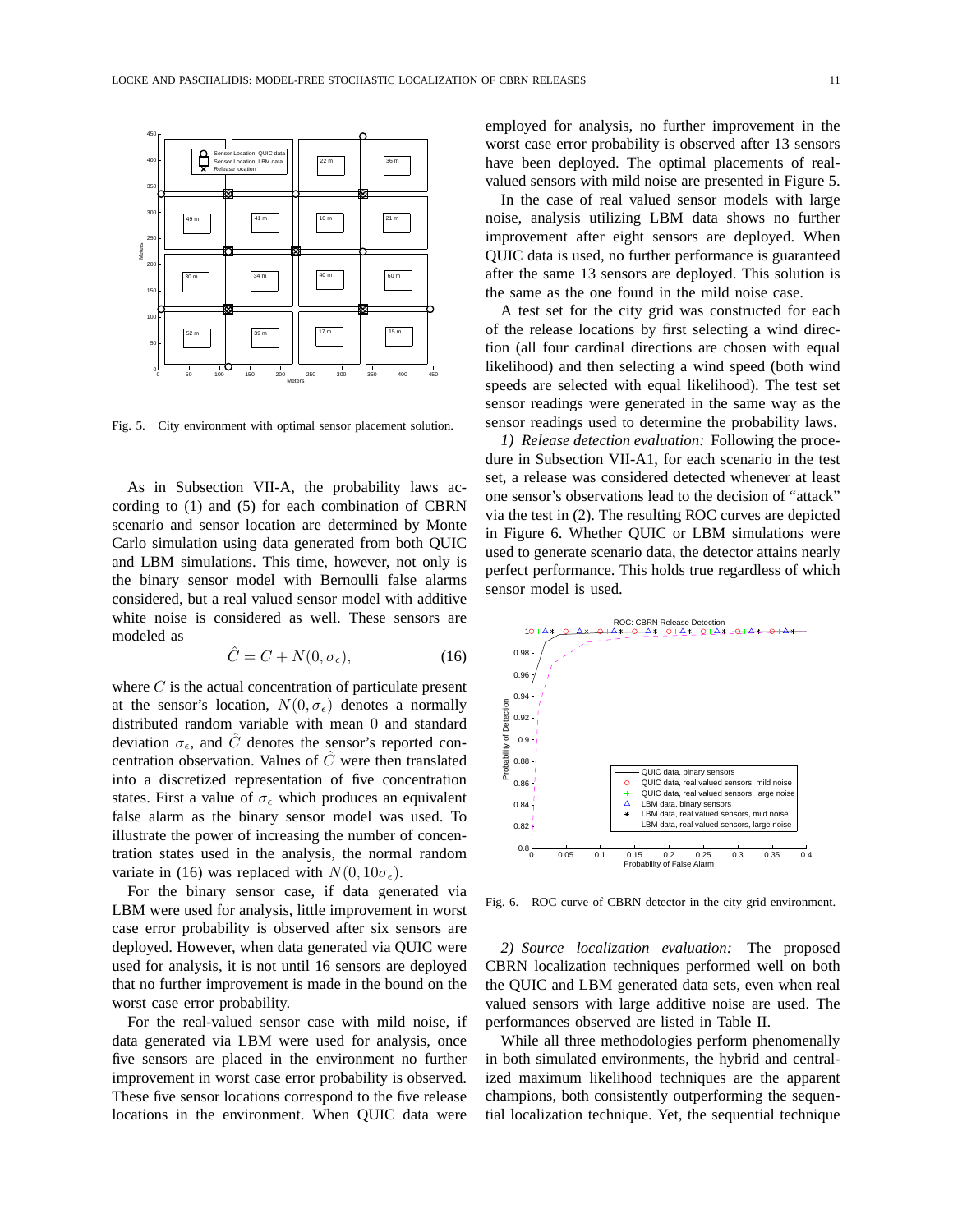has the advantage of being fully distributed which is desirable in implementations involving a large number of sensors.

In some instances, the hybrid approach outperformed the centralized approach, as noted in the binary sensor and large noise real valued sensor scenarios using LBM data. In these cases, reducing the number of sensors used in a maximum likelihood decision prevented a single sensor's observations skewing a computed probability into an incorrect localization.

# *C. City Grid Environment with Sensor Constraints*

In Subsection VII-B, the optimal solution to (14) was evaluated when  $K$  was determined by performance gain analysis. However, it may be the case that a limited number of sensors are available for deployment. To assess the performance of the proposed CBRN detector and source locators in a sensor constrained scenario, we repeated the analysis in Subsection VII-B, this time with  $K = 5$ , indicating that five sensors are available for deployment. The optimal placements of binary sensors under this constraint can be found in Figure 7 using the QUIC and LBM generated data and binary sensor models.



Fig. 7. Optimal placement of 5 sensors in the city environment.

When the number of sensors deployed decreases, the number of potentially invisible releases (i.e., a release that is not detected by a single sensor) increases. An intuitive approach to address this concern is to span the deployed sensors out as much as possible. It appears, in Figure 7, that the optimal placement solutions adhere to this philosophy. Evaluations using the real valued sensor models produced optimal sensor placements corresponding to the five simulated release locations.

*1) Release detection evaluation:* There is a significant decrease in performance due to the increased presence of invisible releases in the test sets, as illustrated in Figure 8. However, this degradation is confined solely to analysis which uses a binary sensor model and CBRN dispersion modeled using QUIC.



Fig. 8. ROC curve of CBRN detector in the city grid environment for the case of using only five sensors.

*2) Source localization evaluation:* Localization accuracy for all three approaches is listed in Table III. We actually see an increase in performance when the number of sensors are limited in the LBM scenarios with real valued sensors and large additive noise. This is due to removing sensor information that previously led to erroneous localizations, a phenomenon similar to the reason we observed better performance from the hybrid localization technique over the centralized approach.

An apparent follow up question to the localization performance analysis is, how well does the optimal solution to the sensor placement MILP compare to other, non-optimal solutions? To answer this question, placements in which the sensor locations are chosen uniformly randomly were evaluated on the same test set as the optimal placement solution. The percentage of test cases that were correctly localized appear in Figure 9. Clearly, the optimal placement solution outperforms any of the randomly chosen sensor placements.

# VIII. CONCLUSIONS

We have presented a new two-stage methodology to the related problems of detecting CBRN events and then determining the location of their origin. Our approach bypasses many of the problems "inverse dispersion" approaches face in an inhomogeneous and uncertain urban setting.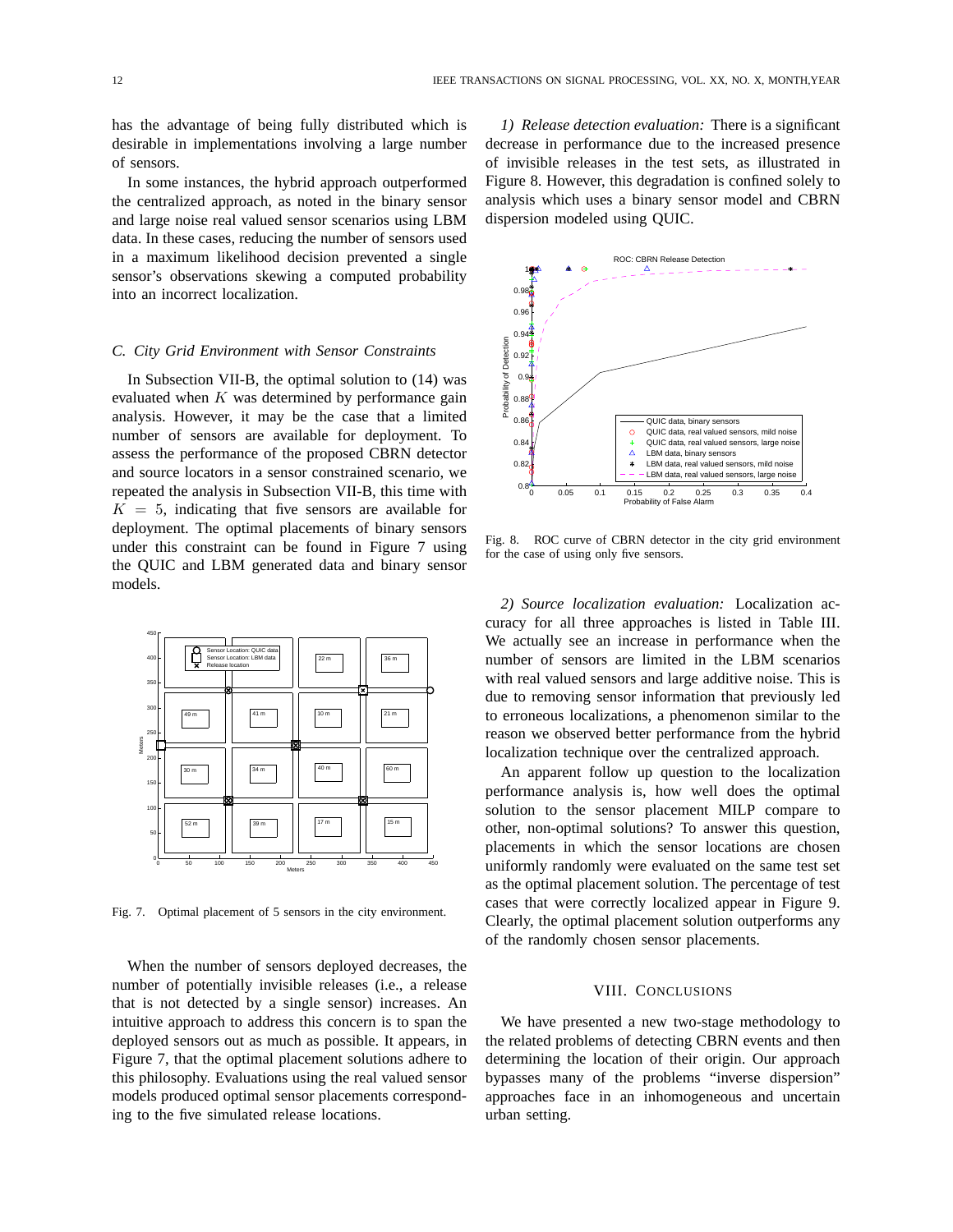|             | <b>OUIC</b> Data | <b>OUIC</b> Data    | <b>OUIC</b> Data    | LBM Data              | LBM Data            | LBM Data            |  |  |
|-------------|------------------|---------------------|---------------------|-----------------------|---------------------|---------------------|--|--|
|             | Binary sensors   | Real valued sensors | Real valued sensors | <b>Binary Sensors</b> | Real valued sensors | Real valued sensors |  |  |
|             |                  | Mild noise          | Large noise         |                       | Mild noise          | Large noise         |  |  |
| Sequential  | 98.42%           | 93.50%              | 94.66%              | 98.98%                | 94.18%              | 83.90%              |  |  |
| Centralized | 99.98%           | 100%                | 99.98%              | 99.82%                | 100%                | 99.48%              |  |  |
| Hvbrid      | 99.98%           | 100%                | 99.32%              | 99.84%                | 100%                | 99.60%              |  |  |

TABLE II ACCURACY OF LOCALIZATION METHODOLOGIES IN THE CITY GRID ENVIRONMENT

TABLE III ACCURACY OF LOCALIZATION METHODOLOGIES IN THE CITY GRID ENVIRONMENT WHEN ONLY FIVE SENSORS ARE AVAILABLE FOR DEPLOYMENT

|             | <b>OUIC</b> Data | <b>OUIC</b> Data    | <b>OUIC</b> Data    | LBM Data              | LBM Data            | LBM Data            |
|-------------|------------------|---------------------|---------------------|-----------------------|---------------------|---------------------|
|             | Binary sensors   | Real valued sensors | Real valued sensors | <b>Binary Sensors</b> | Real valued sensors | Real valued sensors |
|             |                  | Mild noise          | Large noise         |                       | Mild noise          | Large noise         |
| Sequential  | 90.76%           | 93.40%              | 93.90%              | 98.72%                | 94.18%              | 86.48%              |
| Centralized | 90.02%           | 96.74%              | 96.62%              | 98.66%                | 100%                | 99.52%              |
| Hybrid      | 90.02%           | 97.88%              | 99.32%              | 97.40%                | 100%                | 99.60%              |



Fig. 9. Evaluation of 20 randomly chosen placements of 5 sensors.

To detect attacks, relative entropy is used to compare current sensor observations to known nominal probability laws derived from simulations. Once a CBRN event is detected, a localization procedure is used to determine where the CBRN event started. Our localization techniques include a sequence of GLRT decisions using information from a single sensor, a maximum likelihood selector in which information from all deployed sensors are used, and a hybrid of these two approaches consisting of a sequence of maximum likelihood decisions using information from more than one sensor.

The proposed CBRN detection approach demonstrated promise within a numerical evaluation with data generated in two different dispersion simulators. Our approaches for source localization performed well also. The sequential GLRT localization methodology is vulnerable to committing a localization error early on in the decision making process, yet it offers obvious implementation advantages in large deployments. The centralized maximum likelihood localization approach remedies this by employing all deployed sensor information in a single decision, however, the hybrid approach committed, in total, slightly fewer localization errors in our experiments.

# APPENDIX A

PROOF OF THEOREM V.2

Our approach to show optimality of the GLRT will be to show that it is a subset of decision rules which satisfy the criterion of Definition 2. To that end we first present a lemma similar to a result first produced by Hoeffding [16].

**Lemma A.1** *The sequence of tests*

$$
\mathscr{S}_{ijk,n}^* = \{ \mathbf{y}^{k,n} \mid \inf_{\theta_j \in \Omega_j} I_2(\boldsymbol{\mathscr{E}}_2^{\mathbf{y}^{k,n}} | \Pi_{\theta_j}^k) \ge \lambda \} \qquad (17)
$$

*is optimal under Definition 2.*

*Proof:* Consider the sequence of tests

$$
\hat{\mathscr{S}}_{ijk,n}(\theta_j) = \{ \mathbf{y}^{k,n} | I_2({\boldsymbol{\mathscr{E}}}^{\mathbf{y}^{k,n}}_2 | {\boldsymbol{\Pi}}^k_{\theta_j}) \geq \lambda \}.
$$

By Lemma 1 of [22], for all  $\theta_j \in \Omega_j$ , the constraint

$$
\limsup_{n \to \infty} \frac{1}{n} \log \hat{\alpha}_{ijk,n}(\theta_j) < -\lambda
$$

is satisfied and the value

$$
-\limsup_{n\to\infty}\frac{1}{n}\log\hat{\beta}_{ijk,n}(\theta_i)
$$

is maximized uniformly over all  $\theta_i \in \Omega_i$ , where  $\hat{\alpha}_{ijk,n}(\theta_j)$  and  $\hat{\beta}_{ijk,n}(\theta_i)$  indicate the Type-I and Type-II errors of test  $\hat{\mathscr{S}}_{ijk,n}(\theta_j)$ . Thus, the constraint (7) is satisfied for test  $\mathscr{S}_{ijk,n}^*$ , since  $\mathbf{y}^{k,n} \in \mathscr{S}_{ijk,n}^*$  if and only if

$$
\mathbf{y}^{k,n} \in \bigcup_{\theta_j \in \Omega_j} \hat{\mathscr{S}}_{ijk,n}(\theta_j).
$$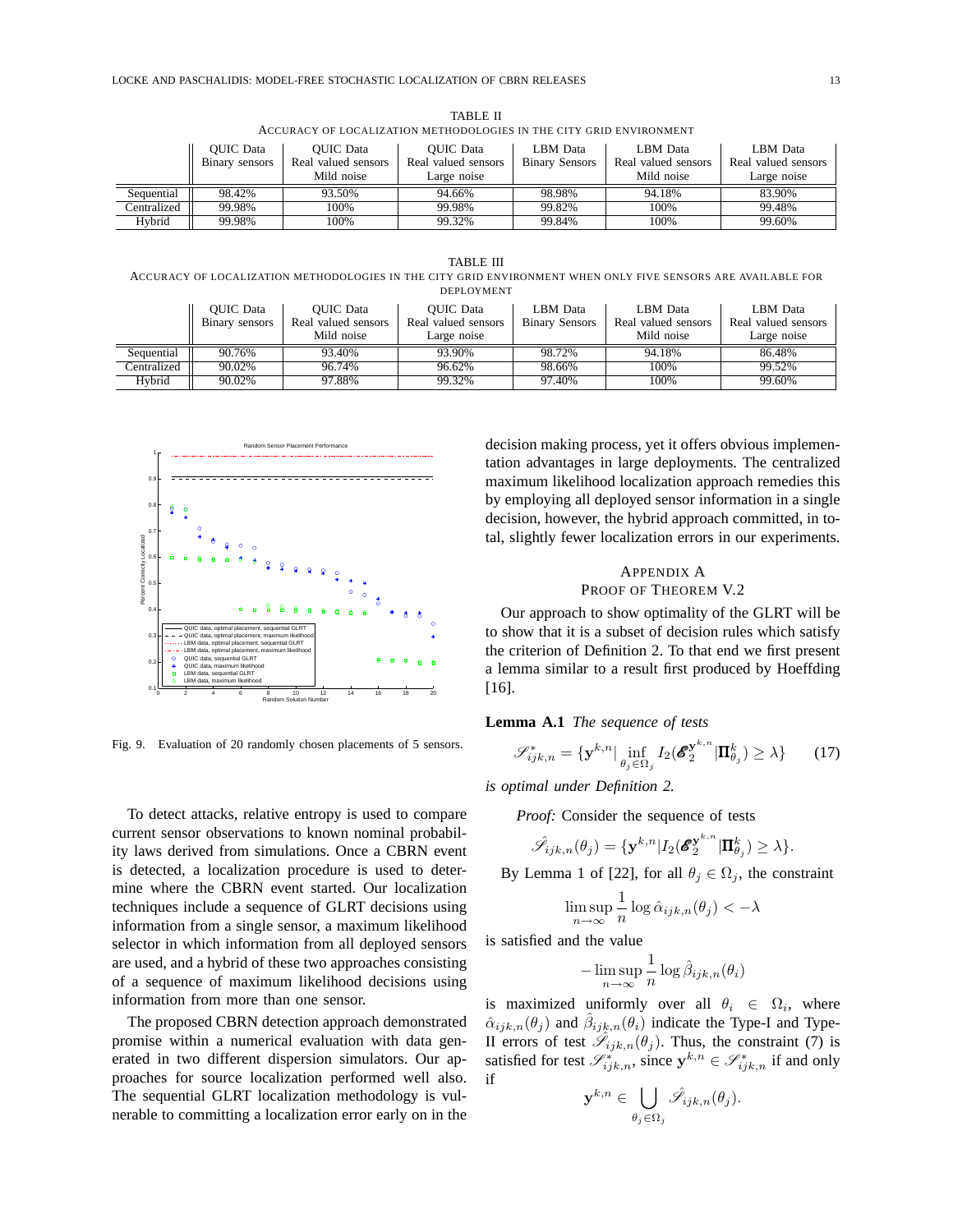Further, by the same reasoning and using the union bound, it must be the case that the quantity  $-\limsup_{n\to\infty}\frac{1}{n}\log\beta^*_{ijk,n}(\theta_i)$  is maximized uniformly over all  $\theta_i \in \Omega_i$ .

Now, allow  $y^{k,n} \in \mathscr{S}_{ijk,n}^{GLRT}$ . Then we have,

$$
\lambda \leq \frac{1}{n} \log \sup_{\theta_i \in \Omega_i} P_{\theta_i}^k(\mathbf{y}^{k,n}) - \frac{1}{n} \log \sup_{\theta_j \in \Omega_j} P_{\theta_j}^k(\mathbf{y}^{k,n})
$$
  
\n
$$
= -H(\boldsymbol{\mathscr{E}}_2^{\mathbf{y}^{k,n}}) - \inf_{\theta_i \in \Omega_i} I_2(\boldsymbol{\mathscr{E}}_2^{\mathbf{y}^{k,n}} | \mathbf{\Pi}_{\theta_i}^k)
$$
  
\n
$$
- \frac{1}{n} \log \sup_{\theta_j \in \Omega_j} P_{\theta_j}^k(\mathbf{y}^{k,n})
$$
  
\n
$$
\leq -H(\boldsymbol{\mathscr{E}}_2^{\mathbf{y}^{k,n}}) - \frac{1}{n} \log \sup_{\theta_j \in \Omega_j} P_{\theta_j}^k(\mathbf{y}^{k,n})
$$
  
\n
$$
= \inf_{\theta_j \in \Omega_j} I_2(\boldsymbol{\mathscr{E}}_2^{\mathbf{y}^{k,n}} | \mathbf{\Pi}_{\theta_j}^k),
$$

where  $H(\cdot)$  is the *empirical entropy*, defined as

$$
H(\boldsymbol{\mathscr{E}}_2^{\mathbf{y}^{k,n}}) = -\sum_{u=1}^{|\Sigma|} \sum_{v=1}^{|\Sigma|} \mathscr{E}_2^{\mathbf{y}^{k,n}}(\sigma_v, \sigma_u) \log \mathscr{E}_2^{\mathbf{y}^{k,n}}(\sigma_u | \sigma_v).
$$

The first and second equalities stem from the definitions of  $H$  and  $I_2$ . The second inequality is the result of the non-negativity of  $I_2$ . Given (17), it follows that  $\mathscr{S}_{ijk,n}^{GLRT} \subseteq \mathscr{S}_{ijk,n}^{*}$  and Lemma A.1 establishes that the constraint (7) is satisfied for the GLRT.

For any  $\theta_i \in \Omega_i$  note

$$
\beta_{ijk,n}^{GLRT}(\theta_i) = \mathbf{P}_{\theta_i}[\mathbf{y}^{k,n} \notin \mathcal{S}_{ijk,n}^{GLRT}]
$$
  
\n
$$
= \mathbf{P}_{\theta_i}[\mathbf{y}^{k,n} \notin \mathcal{S}_{ijk,n}^*]
$$
  
\n
$$
+ \mathbf{P}_{\theta_i}[\mathbf{y}^{k,n} \in \mathcal{S}_{ijk,n}^*, \mathbf{y}^{k,n} \notin \mathcal{S}_{ijk,n}^{GLRT}].
$$

If  $\mathbf{y}^{k,n} \notin \mathscr{S}^{GLRT}_{ijk,n}$ ,

$$
\lambda > \frac{1}{n} \log \sup_{\theta_i \in \Omega_i} P_{\theta_i}^k(\mathbf{y}^{k,n}) - \frac{1}{n} \log \sup_{\theta_j \in \Omega_j} P_{\theta_j}^k(\mathbf{y}^{k,n})
$$
  
=  $-H(\mathcal{E}_{2}^{\mathbf{y}^{k,n}}) - \inf_{\theta_i \in \Omega_i} I_2(\mathcal{E}_{2}^{\mathbf{y}^{k,n}} | \mathbf{\Pi}_{\theta_i}^k)$   
+  $H(\mathcal{E}_{2}^{\mathbf{y}^{k,n}}) + \inf_{\theta_j \in \Omega_j} I_2(\mathcal{E}_{2}^{\mathbf{y}^{k,n}} | \mathbf{\Pi}_{\theta_j})$   
=  $\inf_{\theta_j \in \Omega_j} I_2(\mathcal{E}_{2}^{\mathbf{y}^{k,n}} | \mathbf{\Pi}_{\theta_j}) - \inf_{\theta_i \in \Omega_i} I_2(\mathcal{E}_{2}^{\mathbf{y}^{k,n}} | \mathbf{\Pi}_{\theta_i}).$ 

Since  $y^{k,n}$   $\in$   $\mathscr{S}_{ijk,n}^*$  implies  $\lambda$   $\leq$  $\inf_{\theta_j \in \Omega_j} I_2(\boldsymbol{\mathscr{E}}_{2}^{\mathbf{y}^{k,n}})$  $\mathbf{y}^{k,n} | \mathbf{\Pi}_{\theta_j}^k$ ), when  $\mathbf{y}^{k,n} \in \mathscr{S}_{ijk,n}^*$  and  $\mathbf{y}^{k,n} \notin \mathscr{S}_{ijk,n}^{GLRT}$  we have  $\mathscr{E}_2^{\mathbf{y}^{k,n}} \in \mathscr{C}_{ijk}$ . By Theorem V.1, for all  $\theta_i \in \Omega_i$ ,

$$
-\limsup_{\theta_i \in \Omega_i} \frac{1}{n} \log \mathbf{P}_{\theta_i}^k[\mathbf{y}^{k,n} \in \mathscr{S}_{ijk,n}^*, \mathbf{y}^{k,n} \notin \mathscr{S}_{ijk,n}^{GLRT}]
$$
  

$$
\geq \inf_{\mathbf{Q} \in \mathscr{C}_{ijk}} I_2(\mathbf{Q} | \mathbf{\Pi}_{\theta_i}^k).
$$

Therefore,

$$
-\limsup_{n\to\infty}\frac{1}{n}\log\beta_{ijk,n}^{GLRT}(\theta_i)
$$

$$
= \min \left\{ -\limsup_{n \to \infty} \frac{1}{n} \log \beta_{ijk,n}^*(\theta_i), -\limsup_{n \to \infty} \frac{1}{n} \log \mathbf{P}_{\theta_i}^k[\mathbf{y}^{k,n} \in \mathscr{S}_{ijk,n}^*, \mathbf{y}^{k,n} \notin \mathscr{S}_{ijk,n}^{GLRT}] \right\}
$$
  
\n
$$
\geq \min \{ \inf_{\mathbf{Q} \in \mathscr{A}_{ijk}} I_2(\mathbf{Q} | \mathbf{\Pi}_{\theta_i}^k), \inf_{\mathbf{Q} \in \mathscr{C}_{ijk}} I_2(\mathbf{Q} | \mathbf{\Pi}_{\theta_i}^k) \}
$$
  
\n
$$
= \inf_{\mathbf{Q} \in \mathscr{A}_{ijk}} I_2(\mathbf{Q} | \mathbf{\Pi}_{\theta_i}^k).
$$

It follows that the Type-II error probability decreases exponentially to zero faster than the Type-II error probability of test  $\mathscr{S}_{ijk,n}^*$ . Lemma A.1 has already established that  $\mathscr{S}_{ijk,n}^*$  is optimal under Definition 2. We can therefore conclude that the GLRT is optimal under Definition 2.

# APPENDIX B

# PROOF OF LEMMA V.3

If the GLRT is not optimal, for all  $\mathbf{Q} \notin \mathscr{D}_{ijk}$ ,  $\inf_{\theta_j \in \Omega_j} I_2(\mathbf{Q} | \mathbf{\Pi}^k_{\theta_j}) - \inf_{\theta_i \in \Omega_i} I_2(\mathbf{Q} | \mathbf{\Pi}^k_{\theta_i}) \, \geq \, \lambda.$  Equivalently,

$$
\inf_{\theta_j \in \Omega_j} I_2(\mathbf{Q} | \mathbf{\Pi}_{\theta_j}^k) \ge \lambda + \inf_{\theta_i \in \Omega_i} I_2(\mathbf{Q} | \mathbf{\Pi}_{\theta_i}^k) \ge \lambda,
$$

where the last inequality follows from the non-negativity of  $I_2$ . Therefore, using Lemma A.1, it follows that

$$
\limsup_{n \to \infty} \frac{1}{n} \log \alpha_{ijk}^{GLRT}(\theta_j) \leq -\lambda, \quad \forall \theta_j \in \Omega_j.
$$

# APPENDIX C PROOF OF PROPOSITION VI.2

The sensor with index  $k_{ij}^*$  will use the GLRT and achieve a maximum probability of error with exponent no smaller than  $d_{ijk_{ij}^*}$ . For every i and  $j \neq i$  define  $E_n(i,j)$  as the event that the GLRT employed by the sensor at  $B_{k_{ij}^*}$  will decide  $L_j$  when  $L_i$  is true. For all  $\delta_n > 0$  and large enough n we have

$$
\mathbf{P}_{\theta_i}[\text{error}] \leq \mathbf{P}_{\theta_i}[\cup_{j \neq i} E_n(i,j)]
$$
  
\$\leq \sum\_{j \neq i} e^{-n(d\_{ijk}^\*\_{ij} + \delta\_n)} \leq (N-1)e^{-n(\epsilon^\* + \delta\_n)}\$.

The second inequality above is due to Proposition V.4 and the last inequality above is due to (15). Since the bound above holds for all  $i$  we obtain the desired result.

#### **REFERENCES**

- [1] G. Schweitzer and E. Sharber, A.C., *Countering urban terrorism in Russia and the United States: proceedings of a workshop*. National Academies Press, 2006. [Online]. Available: http://books.google.com/books?id=qlW4eDiSvpgC
- [2] T. Cover and J. Thomas, *Elements of Information Theory*. Wiley, New York, 1991.
- [3] A. Dembo and O. Zeitouni, *Large Deviations Techniques and Applications*, 2nd ed. NY: Springer-Verlag, 1998.
- [4] I. C. Paschalidis and D. Guo, "Robust and distributed stochastic localization in sensor networks: Theory and experimental results,' *ACM Trans. Sensor Networks*, vol. 5, no. 4, pp. 34:1–34:22, 2009.